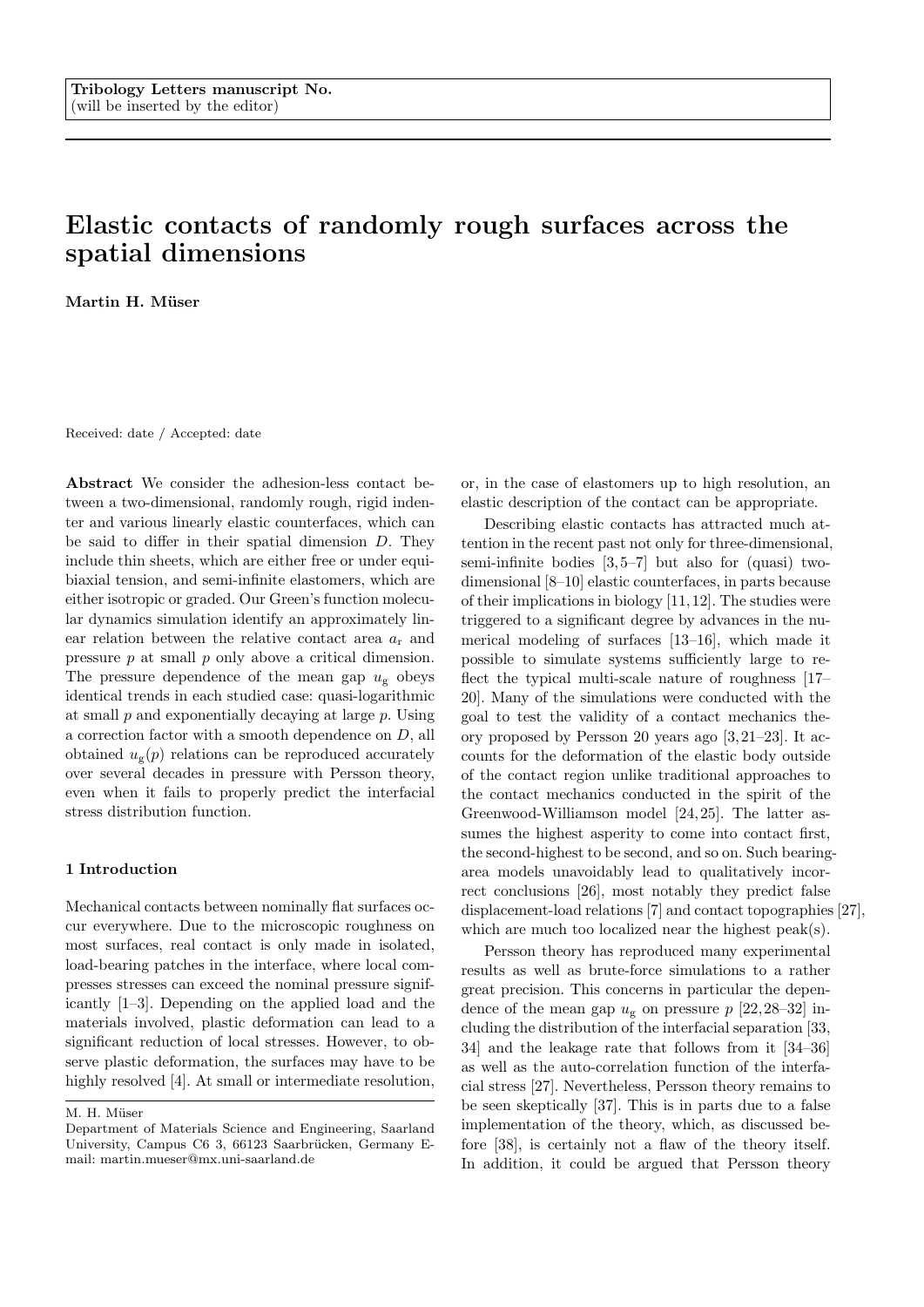does not predict the pressure dependence of the relative contact area  $a_r(p)$  very well. Twenty percent error in the predicted proportionality coefficient relating contact area with the applied pressure at small p are sometimes seen as problematic [5, 37]. Some authors even find logarithmic corrections to a linear  $a_r(p)$  relation at small  $p$  [39, 40]. In this work, we will add algebraic correcton for low-dimensional elastic body to this list. However, judging a contact-mechanics theory based on its ability to produce correct  $a_r(p)$  dependencies can be seen critically, whenever the gap distribution function becomes quasi singular near a gap of zero, since a significant fraction of the non-contact area may be within extremely small distances, e.g., within less than a Bohr radius, when applied to real systems. Thus, the concept of contact area is somewhat ill defined outside the realm of continuum mechanics. In fact, the proper definition of contact area for atomistic systems remains a matter of occasionally heated debates [41–44].

The discussion in the precedent paragraph shows that meaningful tests of (contact-mechanics) theories are based on quantities that are insensitive to marginal changes of a criterion. The most simple quantities satisfying this requirement are the standard deviation of the interfacial stress  $\Delta \sigma_{\rm p}$  (in partial contact) and the average interfacial separation, or, mean gap, both as a function of pressure. Neither of the two functions suffer from any sensitivity to how contact area is defined.

While most attention has been paid to the contact mechanics of semi-infinite solids, in which case the elastic energy to deform the surface with a single sinusoidal undulation scales linearly with the wave number  $q$ , it may also be interesting to study thin sheets. When the thickness of a freely suspended sheet is much less than the wave length, the elastic energy scales with  $q^4$ , as can be deduced by taking the  $q \to 0$  limit of Eq. (A.11) in Ref. [45]. Once the thin elastic sheet, e.g., a membrane, is set under tension, the small- $q$  scaling changes to a quadratic q-dependence without directional dependence for equi-biaxial tension [11, 46]. In all three cases, the areal energy density of a superposition of sinusoidal undulations can be written as

$$
v_{\text{ela}}^{\text{full}} = \sum_{\mathbf{q}} \frac{k_n \, q^n}{2} \, |\tilde{u}(\mathbf{q})|^2 \tag{1}
$$

where  $\tilde{u}(\mathbf{q})$  is the Fourier transform of the surface and

$$
k_n = \begin{cases} E^*/2 & n = 1, \text{ semi-infinite solid} \\ \tau & n = 2, \text{ tensed membrane} \\ E^*t^3/12 & n = 4, \text{ thin sheet.} \end{cases}
$$
 (2)

Here,  $E^*$  is the contact modulus of a semi-infinite solid,  $\tau$  the equi-biaxially applied tension, and t the thickness of a thin sheet. Systems desribed by  $n = 2$  can be the human lung [11] but also human skin on (sub-) millimeter scales, as demonstrated in the model validation of this work.

For elastic solids being graded in the direction normal to the interface but isotropic and homogeneous in the normal direction, the prefactor to  $|\tilde{u}(\mathbf{q})|^2$  can depend on the wave number  $q$  in a more general way than assumed up to this point. As will be shown in a subsequent work, a non-integer exponent of  $n = 1/2$  — or any other value for  $0 < n < 1$  – could be (crudely) realized by an elastomer, e.g., a hydrogel, designed in such a way that its elastic stiffness increases as an appropriate function with increasing distance from its surface. The extreme case of  $n = 0$  would correspond to an Einstein solid, in which individual atoms are coupled harmonically to their lattice site. As argued in more detail in Sect. 4.2, an Einstein foundation would be valid for an infinitely-dimensional elastomer. This makes the extreme limits of the exponent  $n$  and the spatial dimension D considered in this work go from  $D = 2$  for  $n = 4$  via  $D = 3$  for  $n = 1$  to  $D = \infty$  for  $n = 0$ . For  $n = 2$  and  $n = 0.5$  as well as for  $n = 3$ , which is added to the list of explored exponents, we abstain from providing effective spatial dimensions  $D$  but assume that  $D$  is monotonically decreasing in  $n$ .

While models with non-integer dimension or even  $D > 3$  are rarely studied in engineering, expansion of theories about spatial dimensions is common practice in statistical mechanics [47], among other reasons, because it allows properties for "allowed" (integer) dimensions to be predicted, or, at least to be better rationalized. This was our main motivation to include values for the exponent  $n$  in addition to those listed in Eq.  $(2)$ , which, as we find, turned out quite illuminating.

Thus, in this study, we provide an unifying description of the contact mechanics from thin sheets to meanfield models and explore to what extent theoretical models are able to reflect the observed behavior. Towards this end, the model and the used Green's function method are introduced first in Sect. 2. To provide the reader with a better intuitive understanding of some of the quite uncommon elastomers, their contacts with Hertzian indenters are summarized in Sect. 3. Persson theory for randomly rough indenters is extended to the generalized elastomers in Sect. 4, which also contains the closed-form solution for an indented Einstein solid. Results are presented in Sect. 5. In Sect. 6 we attempt to rationalize why Persson theory predicts the  $u_{\varphi}(p)$  relation so accurately, even when it fails to predict interfacial stress distribution functions. Finally, conclusions are drawn in Sect. 7.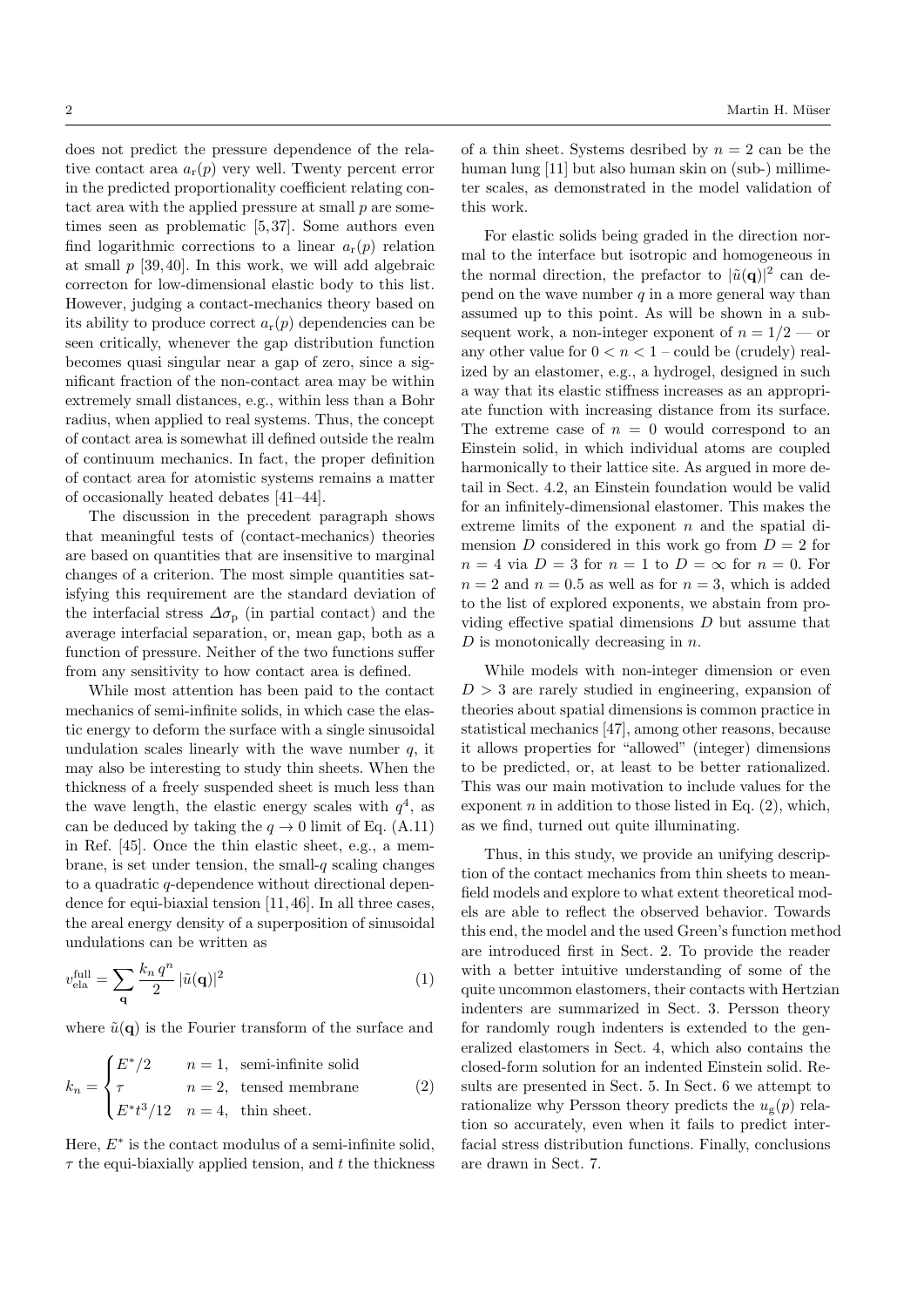## 2 Model and numerical method

The (default) model consists of an initially flat, linearly elastic counterface and a nominally flat indenter with a random, self-affine height profile. The elastic body is squeezed from above against the indenter, which is fixed in space and periodic boundary conditions are applied within the xy plane. The two surfaces interact through a non-overlap constraint.

The elastic energy used in the Green's function molecular dynamics (GFMD) simulation is given in Eq. (1). The used exponents are all integers between 0 and 4 and  $n = 0.5$ . A motivation for the used values is given in the introduction, except for  $n = 3$ , which was added to the list, because it is the largest integer exponent with "decent" properties. (Thin sheets, or,  $n = 4$ , turned out to behave in a quite non-intuitive fahion and, moreoever, were difficult to treat computationally.)

To realize the different expression in our existing  $C++$  GFMD code, only a single (central) line needed to be modified, in which the prefactor of the restoring force in wave number space was initialized as  $k_n q^n$  rather than as  $E^* q/2$ .

The periodically repeated surface has a default height spectrum satisfying

$$
C(q) \propto \left\{1 + (q/q_{\rm r})^2\right\}^{-1-H} \Theta(q_{\rm s} - q),\tag{3}
$$

where  $q_r$  is the rolloff wave vector,  $q_s$  the short-wavelength cutoff, and  $\Theta$  the Heaviside step function. The absolute value of an individual Fourier coefficient  $\hat{h}(\mathbf{q})$  is set to  $\sqrt{C(q)}$  and a linear random number is drawn from  $(0, 2\pi)$  to determine its phase.

We focus our attention on a single, default disorder realization of the randomly rough indenter. Since some of the calculations require a rather fine discretization, the ratio  $q_s/q_r$  was set to a relatively large value of 1/100. The rolloff domain was also relatively narrow, i.e., the linear system size  $L$  was set to twice the rolloff wavelength  $\lambda_r = 2\pi/q_r$ . While the smallest possible simulation reflecting the full spectrum using a discretization of the elastic system into  $2^n \times 2^n$  surface elements ( $n \in \mathbb{N}$ ) is 512 × 512, simulations determining the contact area of thin sheets at small reduced pressure accurately necessitated a discretization into  $16k \times 16k$ surface elements, 16k being shorthand notation for  $2^{15}$ . Thus, while some of the  $512 \times 512$  systems need less than a minute to relax on a single core when using the so-called FIRE variant of GFMD [48], others take a rather long time, in particular as the low-dimensional elastomers do not only need a fine discretization but also significantly more iterations to be relax.

In order to explore the validity of the observations, surface topographies other than the default were also simulated. In addition, finite-width elastomers were simulated. Their response cross over smoothly from bulk to thin-sheet elasticity as the wave length of a surface undulation increases. Changes to the pertinent default parameters are mentioned where results are presented.

Results for the normal displacements of elastomers in contact with a randomly rough indenter are expressed in units of the standard deviation of the height  $h_{\text{std}}$  (assuming a zero mean height) and pressures in units of the standard deviation of the stress in full contact  $\Delta \sigma$ . For Hertzian indenters, the stress is normalized to the stress at the origin, in-plane lengths to the contact radius  $a_c$ , and lengths normal to the interface are expressed as multiples of  $a_c^2/R_c$ , where  $R_c$  is the radius of curvature. These unit choices turn the numerical values used for  $C(q_r)$ ,  $R_c$ , or for the various generalized contact moduli  $k_n$  irrelevant. Note also that the term *stress* and the symbol  $\sigma$  are both meant to refer to *compressive stress* throughout this study. In addition, displacements are always stated as positive.

All simulations were run on single cores on a local workstation with 13 TB memory.

## 2.1 Model validation

To demonstrate that  $n \neq 1$  has real-world applications, we compare the displacement field  $u(x)$  of a periodically repeated acute ridge, which was determined numerically for all integer values  $1 \leq n \leq 3$ , to recent experiments [49], in which a human index finger was indented from below by sharp ridges with a period of  $\lambda = 2.5$  mm, see Fig. 1. This period is well below the  $O(10 \mu m)$  thickness of the stratum corneum.



Fig. 1 Experimentally measured displacement field [49] of a human index finger,  $u(x)$ , (black lines) indented from below by a periodically repeated ridge (grey trianlges) having a period of  $\lambda = 2.5$  mm as well as numerical solutions for various exponents n (colored, dashed lines).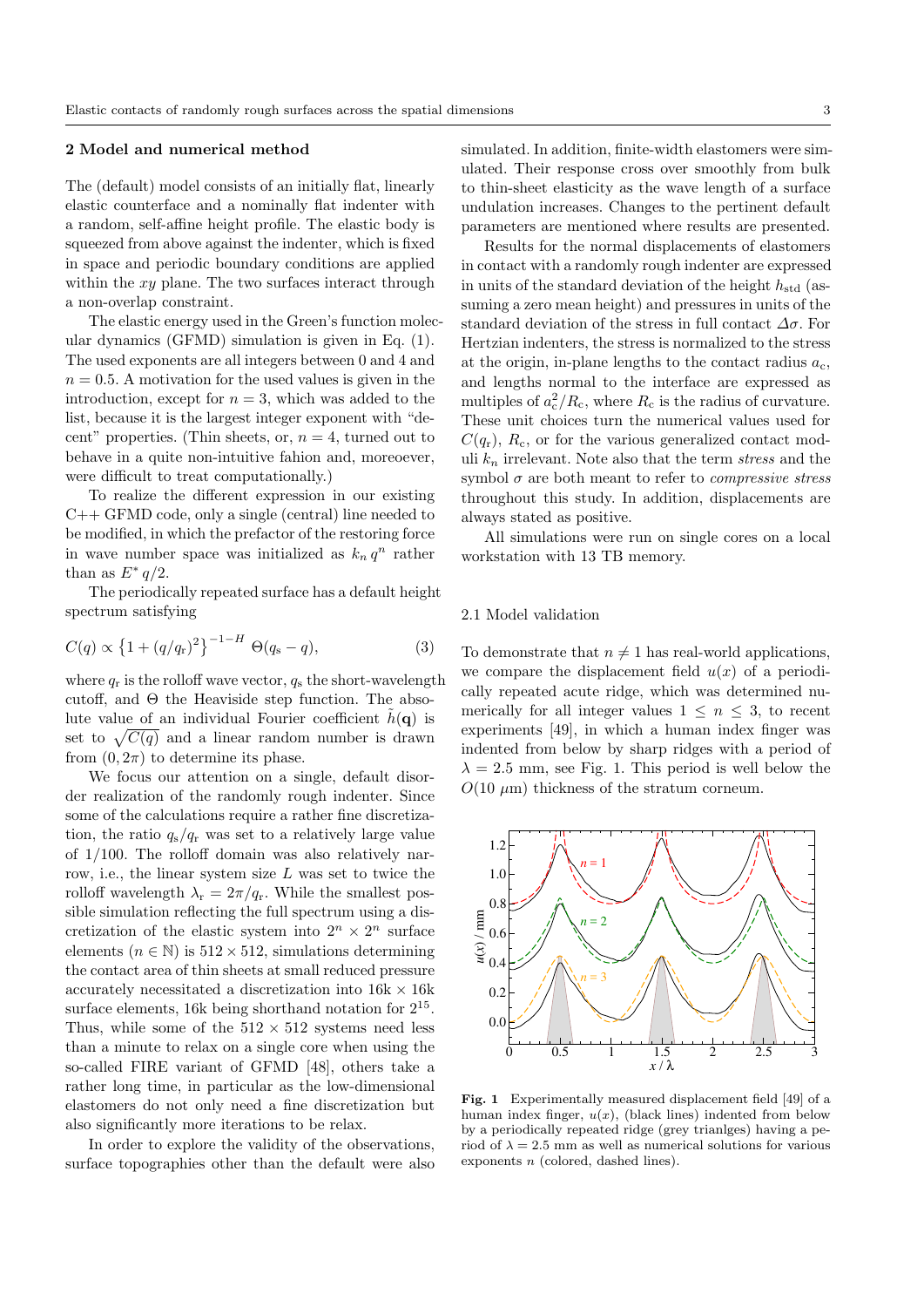The displacement field with correct dependence of stiffness on the wave vector must match the experimental characteristics for most of the shown domain, because the actual contact in the experiment was a tiny fraction of the period. While the  $n = 3$  displacement field is too pointed near the minima and too blunt near the maxima, the situation reverses for  $n = 1$ , where  $u(x)$  is also too pointed near the maxima well outside the actual contact. In contrast, the  $n = 2$  data matches the trends perfectly well.

#### 3 Hertzian contacts of generalized elastomers

To better rationalize the results for randomly rough indenters, it may be in place to call to mind how the generalized elastic manifolds interact with a Hertzian (parabolic) indenter. Its height profile can be given by

$$
h(r) = -\frac{1}{2} \frac{r^2}{R_c}.
$$
\n(4)

While analytical solutions for the counterfaces have been identified in the literature [11], except potentially for  $n = 0.5$ , it is found beneficial to repeat some of the results here. It is seen particularly useful to (re-)derive the analytical solutions for the displacement fields for arbitrary n in terms of a Fourier representation, because the contact mechanics of randomly rough surfaces is arguably best interpreted in terms of spectral approaches, and results can be easily obtained for exponents  $n$  not considered so far.

The stress profiles for  $0 \leq n \leq 4$  obtained with GFMD are consistent with the relation

$$
\sigma(r) = \sigma(0)\sqrt{1 - (r/a_c)^2}^{\mu}\Theta(a_c - r)
$$
\n(5)

and

$$
\mu = 2 - n.\tag{6}
$$

Results are shown in Fig. 2. For  $n = 4$ , stress is concentrated within the contact line, and both stress and displacement disappear for  $r < a_{\rm c}$ . Moreover, the contact radius increases linearly with the cell dimension at fixed load, while for  $n < 3$ , or even for  $n \leq 3$ ,  $a_c$  has a well-defined contact radius as a function of the normal load in the limit of large L.

The displacement field  $u(\mathbf{r})$  is the other spatial field of interest in contact mechanics. Fig. 3 shows it in the vicinity of the contact edge for the elastic bodies defined in Eq.  $(1)$ . The values of *n* considered in this study happen to be critical values for Hertzian and related indenters (i.e., bodies of revolution leading to a single contact line at any given load), where the behavior of the displacement field changes qualitatively.



Fig. 2 (Compressive) stress  $\sigma(r)$  of generalized elastic manifolds as a function of the distance  $r$  from the symmetry axis when contact is made with a parabolic indenter. The stress is normalized to its value at  $r = 0$ , while r is expressed in units of the contact radius  $a_c$ .

These changes are summarized in Sect. 3.2. To arrive at those results, it is sufficient to consider point indenters, which is done next in Sect. 3.1. While these calculations do not necessarily enhance the understanding of the remaining sections, some of them are seen as useful for the interpretation of the contacts made with randomly rough surfaces, in particular as the asymptotic form of the point indenters closely mimics the true displacement fields up to the proximity of the contact radius, as can be appreciated in Fig. 3. For reasons of completeness, we state that GFMD simulations indicate that the gap between indenter and elastomer grows proportionally to  $(r-a_c)^{(1+n/2)}$  in the immediate vicinity but just outside the contact, which means that the  $(1 + n/2)$ 'th (fractal) derivative of  $u(x)$  is discontinuous at  $r = a_c$ .

## 3.1 Derivaton of asymptotic displacement fields

The stress field associated with a point force acting on the origin of an infinitely large domain can be represented as

$$
\sigma(\mathbf{r}) = F \delta(\mathbf{r})
$$
  
=  $\frac{F}{(2\pi)^2} \int d^2q \ e^{i\mathbf{q}\cdot\mathbf{r}}$  (7)

so that its (symmetric) Fourier transform reads

$$
\tilde{\sigma}(\mathbf{q}) = \frac{F}{2\pi}.\tag{8}
$$

Here,  $F$  is the (compressive) force squeezing the sufaces together and  $\sigma$  is the compressive stress. Using the stress-displacement relation

$$
\tilde{\sigma}(\mathbf{q}) = k_n q^n \tilde{u}(\mathbf{q}),\tag{9}
$$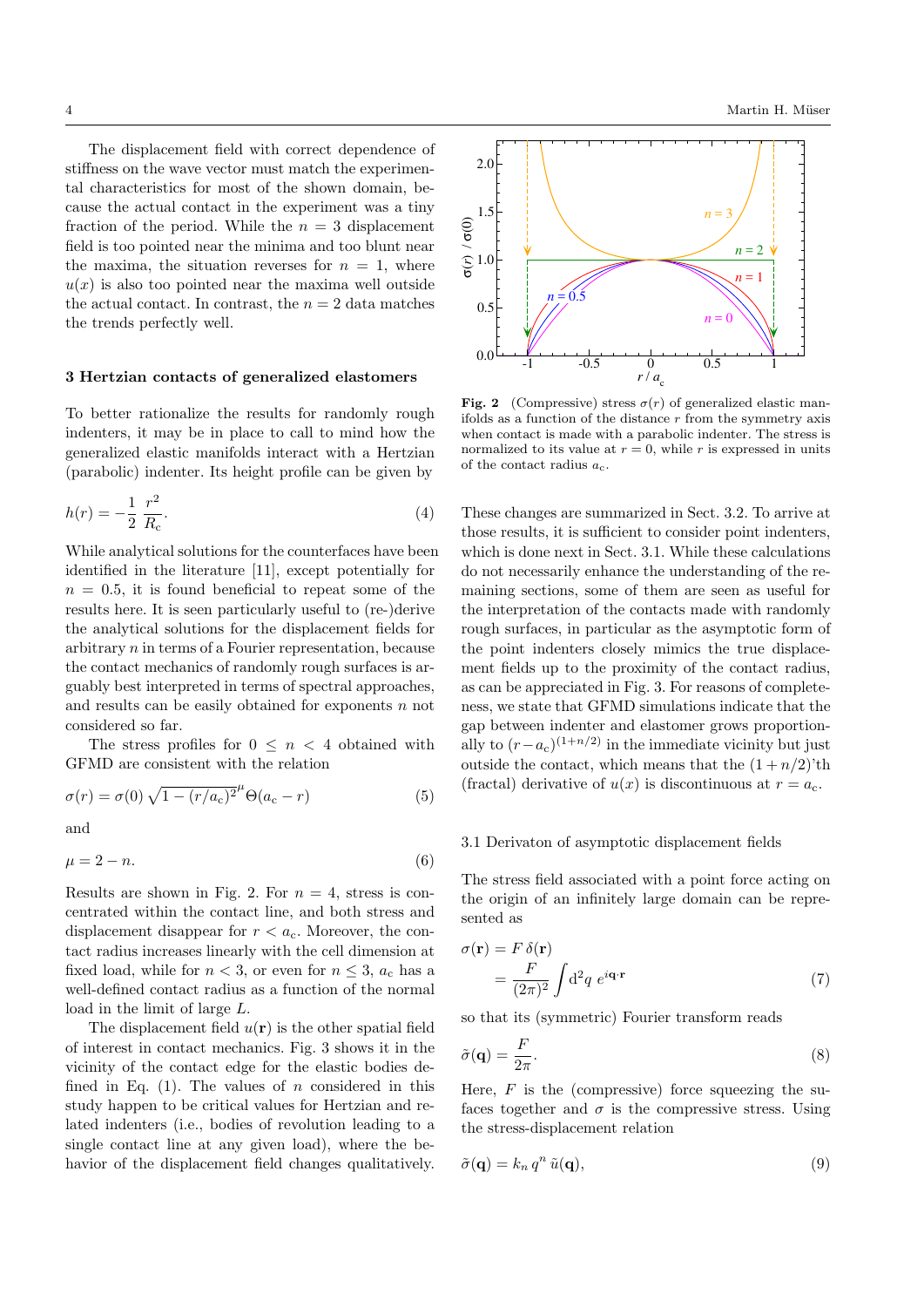

Fig. 3 Displacement fields  $u(r)$  of generalized elastic manifolds, in units of  $a_c^2/R_c$  as a function of the distance r from the axis of a parabolic indenter in units of the contact radius  $a_c$ . The indenter has a radius of curvature of  $R_c$ . Thin, black, broken lines indicate the asymptotic solutions of a point indenter presented in Sect. 3.1. They were shifted in vertical direction to match the (numerically) exact displacement field at large  $r/a_c$ .

which follows from Eq. (1), the displacement field in real space, up to an additive constant, becomes

$$
u(\mathbf{r}) = \frac{1}{(2\pi)^2} \frac{F}{k_n} \int d^2q \, e^{i\mathbf{q} \cdot \mathbf{r}} \frac{1}{q^n}
$$
 (10a)

$$
=\frac{I_n F}{2\pi k_n r^{2-n}} \text{ for } n < 1/2 \text{ with } (10b)
$$

$$
I_n = \int_0^\infty d\tilde{q} \,\tilde{q}^{1-n} J_0(\tilde{q}),\tag{10c}
$$

where  $J_0$  is a Bessel function of the first kind. The transition from Eq. (10a) to Eq. (10b) can only be made for  $1/2 < n$ , since the Bessel function approaches

 $\sqrt{2/(\pi x)} \cos(x - \pi/4)$  asymptotically for large x, which renders the integral on the r.h.s. of Eq. (10c) ill-defined. For  $n < 1/2$ , a square or rectangular integration must be assumed for the wave vectors to make the  $I_n$  convergent. For  $n \geq 2$ , the integrals  $I_n$  diverge because the integrand grows too quickly as the integration variable approaches zero. However, for a given cell dimension of a periodically repeated indenter, the integral in Eq. (10a) can be converted back into a (quickly convergent) sum over wave vectors and/or  $u(\mathbf{r}) - u(0)$  is calculated, which alleviates the  $q \to 0$  singularity of the integrand.

For  $1/2 < n < 2$ , the integrals  $I_n$  can be expressed, in principle, in terms of the gamma function and the regularized generalized hypergeometric function. However, this general solution does not proof particularly useful for our purposes. Only one of the considered exponents falls into this domain, namely  $n = 1$ , and for this exponent, it is easy to identify the asymptotic solution with elementary functions.

# 3.1.1 Asymptotic displacement field for  $n = 0$

Since the displacement field is constant outside the contact for  $n = 0$ , the calculations outlined above in this section are not yet needed. The non-contact displacement field simply assumes the height of the indenter at the contact line,  $u(a_c) = h(a_c)$ , which is mentioned here for reasons of completeness. The value of  $h(a<sub>c</sub>)$ can also be seen as the (negative) indentation depth, i.e.,  $d_{n=0} \equiv u(r \to \infty) = h(a_c)$ .

## 3.1.2 Asymptotic displacement field for  $n = 1/2$

As already mentioned,  $I_{1/2}$  is not well defined. However, it can be regularized by multiplying the integrand with factors such as  $\exp(-\alpha qr)$  or  $\exp(-(\alpha qr)^2)$ , in which case it yields the (numerical) value of  $I_{1/2} \approx 0.478(0)$ for  $\alpha \to 0$ . Thus, the displacement field reads

$$
u(r) = d_{1/2} - \frac{0.478(0) F}{2\pi k_{1/2} r^{3/2}}.
$$
\n(11)

The indentation depth  $d_{1/2}$  cannot be determined from this analysis, since it is specific to the shape of the indenter.

## 3.1.3 Asymptotic displacement field for  $n = 1$

Since  $\int_0^\infty dx J_0(x) = 1$ , it follows that

$$
u(r) = d_1 - \frac{F}{2\pi k_1 r}
$$
\n(12)

where  $d_1$  is the displacement in the limit  $r \to \infty$ . This is, of course, nothing but the well-known Boussinesq solution for regular semi-infinite solids, although in its usual formulation  $k_1$  is substituted with  $E^*/2$ . For the case of a regular  $(n = 1)$  Hertzian indenter, the indentation depth is known to be  $d_1 = a_c^2/R_c$ 

## 3.1.4 Asymptotic displacement field for  $n = 2$

The integral  $I_2$  is divergent, because its integrand scales as  $1/x$  when its integration variable x is small. From this scaling, it follows that the indentation depth must be a logarithmic function of the linear dimension of the simulation cell L, because the natural lower bound for the integration variable q is  $2\pi/L$ . From the prefactor, it also becomes clear that a  $1/r^{2-n}$  dependence for  $n \to 2$ should result in a  $\ln(r)$  dependence. To ascertain the prefactor to this relation, it is easiest to calculate  $u'(r)$ first, which is obtained by multiplying the integrand on the r.h.s. of Eq.  $(10a)$  with q, so that

$$
u'_{n=2}(r) = \frac{I_{n=1} F}{2\pi k_2 r}.
$$
\n(13)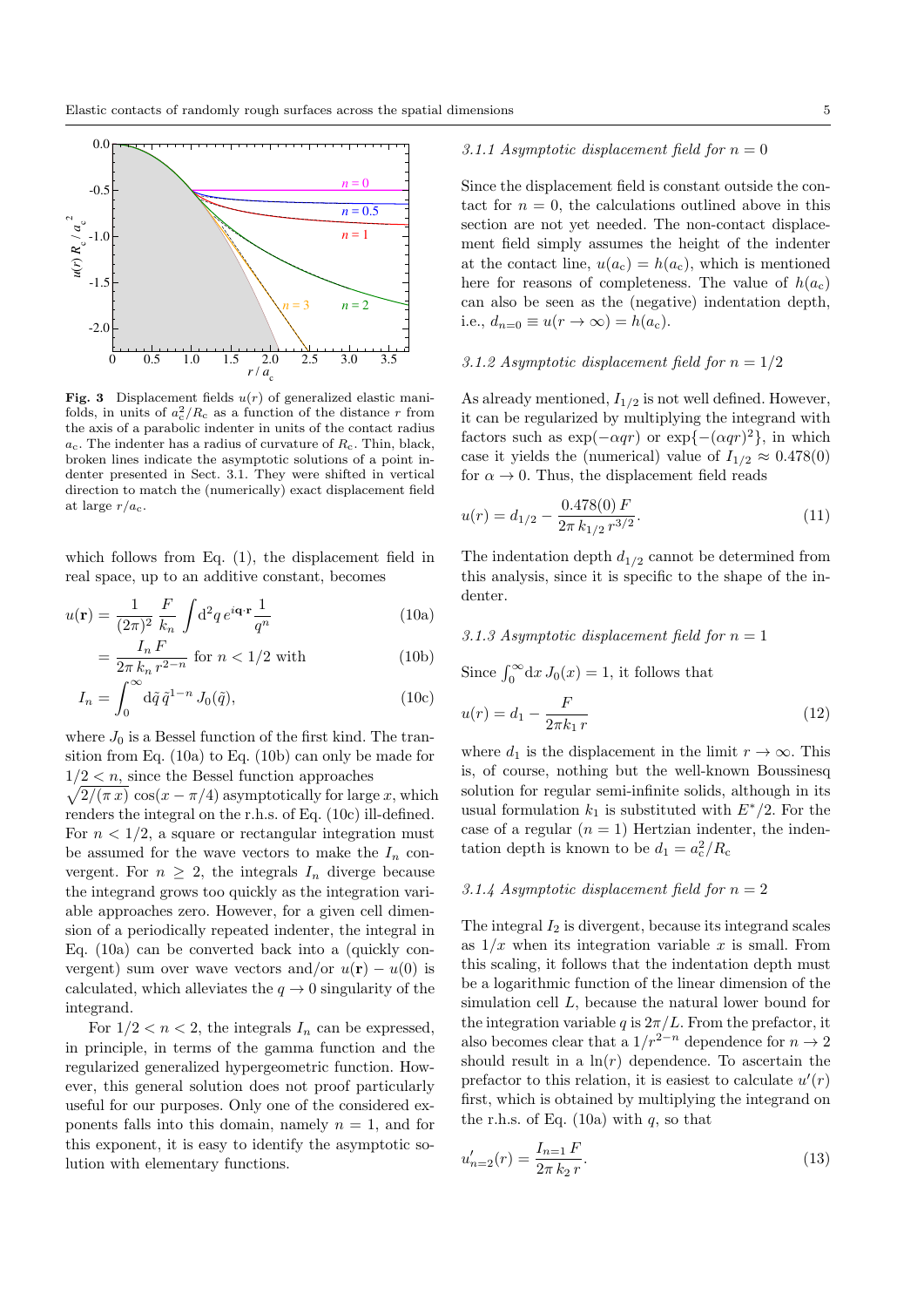This yields, after inserting  $I_1 = 1$  and after dropping the index  $n = 2$  in the displacement field,

$$
u(r) = \frac{F}{2\pi k_2} \ln(r/r_2),\tag{14}
$$

where  $r_2$  is a reference value defining at what distance from the origin the asymptotic displacement field has the height of the exact displacement field in the origin. √

For  $r_2 = \sqrt{e} a_c$ , the just-derived displacement field coincides within line width with the data obtained in GFMD simulations in the immediate vicinity of the contact edge. For this value of  $r_2$ , the analytical displacement field has the same slope at  $r = a_c$  as the indenter.

#### 3.1.5 Asymptotic displacement fields for  $n > 2$

For  $n > 2$ , the long-wavelength contributions dominate the integral on the r.h.s. of Eq. (10a). For a periodically repeated indenter, this means that the first few Fourier coefficients determine the displacement, unless, of course,  $n$  is very close to 2. In addition, the displacement is best given relative to  $r = 0$  rather than to  $r = \infty$ , because  $d_{n>2}$  diverges, while  $u(a_c) - u(0)$  is finite.

The  $n = 3$  and the  $n = 4$  displacement fields for periodically repeated point indenters ressemble the  $n =$ 2 and  $n = 3$  solutions for the periodically repeated line-ridge indenters shown in Fig. 1, respectively, i.e., approximately linear right outside the contact for the smaller value of  $n$  and reasonably close to a single sinusoidal undulation for the larger value of n.

A reasonably accurate closed-form expression for the displacement field of a  $n = 3$  elastomer (indented by a periodically repeated point indenter) can be obtained by using discrete Fourier sums. The first summand would be taken explicitly while the remaining terms could be approximated by an integral with a wellchosen lower integration bound, e.g., a wave number chosen lower integration bound, e.g., a wave number<br>half way inbetween  $q_0$  and  $\sqrt{2} q_0$ . The solution of that integral then scales proportionally to  $r$  as expected from Eq. (10b), albeit with a different prefactor. Of course, this linear scaling only applies for  $r \ll L$ , but it may hold for  $r \gg a_c$  if  $a_c$  is sufficiently small compared to L. While this course of action leads to excellent results, the dashed  $n = 3$  line accompanying the (orange)  $n = 3$ displacement field in Fig. 3 reflects the numerically exact displacement field obtained by GFMD for a point indenter.

In principle, the  $n = 4$  elastomer can be treated similarly as the  $n = 3$  elastomer. However, this time the leading-order Fourier summand is almost sufficient to deliver a good approximation to the displacement field throughout non-contact.

## 3.2 Comparison of different asymptotic solutions

The just-presented asymptotic solutions of the displacement fields allow a few conclusions to be drawn for localized indenters, which are repeated periodically on a square domain. They should hold not only for Hertzian but also for related indenters such as circular flat-punch or conical indenters, i.e., whenever the asymptotic fields are quickly approached for radii  $r \gtrsim 2 a_c$ .

- (i) For  $n < 2$ , the indentation depth  $d_n$  is finite at constant normal force per indenter, even if  $L$  tends to infinity. For  $n = 2$ ,  $d_n$  diverges logarithmically and for  $n > 2$  algebraically with increasing L.
- (ii) The far-field scaling relation  $u(r) \propto r^{n-2}$  is rigorously valid as long as  $r \ll L$  if  $0.5 \leq n \leq 2$ . For smaller exponents, the  $u(r \to \infty)$  asymptote is reached more quickly than with  $r^{n-2}$ , e.g., for  $n = 0$ , it is reached immediately at  $r = a_{c}$ , while for  $n = 1/4$ , numerical evidence (not shown explicitly) for a  $u(r) \propto r^{-2.25}$  scaling was found. For  $n = 2$ , the displacement field is logarithmic in  $r$ .
- (iii) For  $n > 2$ , the prefactor to the (derivative of the) displacement field depends not only on the load per indenter but also on the period even if  $L \gg a_{c}$ .
- (iv) The volume  $\Delta V$  displaced by an indenter diverges for  $L \to \infty$ , unless *n* is below a critical value  $n_{cI}$ with  $0.25 < n_{\text{cl}} < 0.5$  at which  $u(r) \propto r^{-2}$  holds.

## 3.3 Contact radius and (relative) contact area

The final analysis in this section on Hertzian indenters is the estimation of the contact radius  $a_c$  and the ensuing relative contact area for periodically repeated indenters. Dimensional analysis is the simplest approach to obtain functional dependencies. Missing proportionality coefficients tend to be of order unity except close to critical points, where the dimensional analysis stops being applicable.

The displacement  $u(r = 0)$  of the indenting Hertzian tip relative to that at  $r \to \infty$  scales as  $a_c^2/R$  for  $n < 2$ as becomes clear from Fig. 3. This in turn makes the potential energy of a single indenter in response to an external load  $F_N$  scale as

$$
U_{\text{pot}} \propto -F_N u_{\text{g}}^2 / R_c. \tag{15}
$$

A characteristic wave number can be associated with  $1/a<sub>c</sub>$  so that the elastic energy satisfies

$$
U_{\rm ela} \propto k_n a_{\rm c}^{-n+2} a_{\rm c}^4 / R_{\rm c}^2. \tag{16}
$$

Minimizing the total energy,  $U_{\text{ela}} + U_{\text{pot}}$ , then yields

$$
a_{\rm c}^{4-n} \propto \frac{F_{\rm N} R_{\rm c}}{k_n},\tag{17}
$$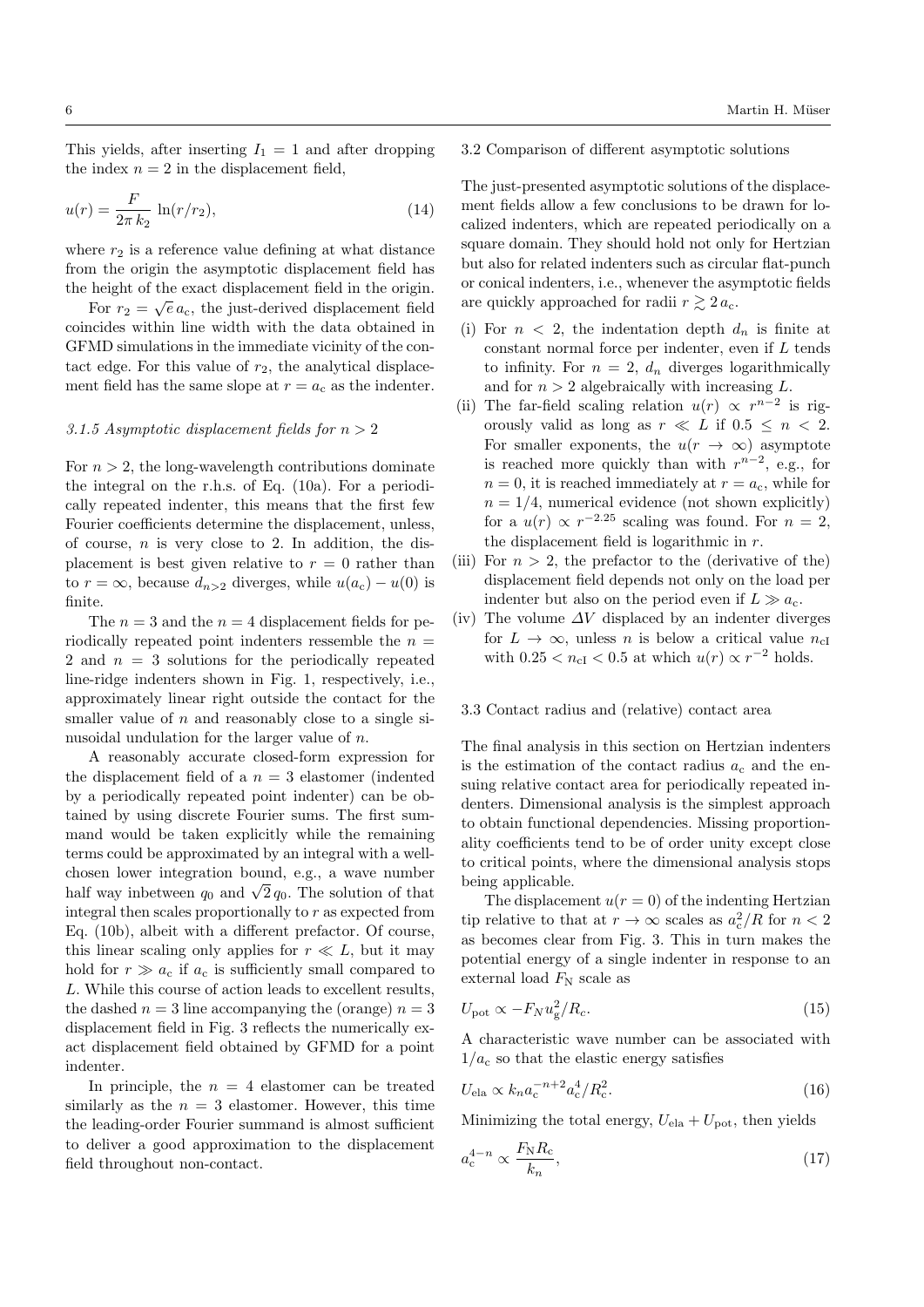which contains the well-known, regular  $(n = 1)$  case, for which the proportionality coefficient would be 3/2.

Eq. (17) can be recast as

$$
a_{\rm r} = \kappa_n' \frac{p R_{\rm c}}{k_n a_{\rm c}^{2-n}}.\tag{18}
$$

for a periodically repeated indenter, whose contact radius is small compared to the linear dimension of the periodically repeated cell. Here,  $\kappa'_n$  is a unitless proportionality parameter.

Eq. (17) can also be written as

$$
a_{\rm r} = \kappa_n \, \frac{p}{\Delta \sigma_{\rm c}},\tag{19}
$$

where  $\Delta \sigma_{\rm c}^2$  is defined as

$$
\Delta \sigma_{\rm c}^2 = k_n^2 \left\langle \left\{ \frac{d^n}{dr^n} h(r) \right\}^2 \right\rangle_{\rm c}.
$$
 (20)

Here,  $\langle \ldots \rangle_c$  indicates an average over the true contact with  $h(r) = r^2/(2R_c)$  for a Hertzian indenter. Using the rule for (fractional) derivatives of polynomials, i.e.,  $d^n q^k / dq^n = \Gamma(k+1)q^{k-n} / \Gamma(k+1-n)$ ,  $\Delta \sigma_c$  can be calculated to be

$$
\Delta \sigma_c = \frac{k_n a_c^{2-n}}{R_c \sqrt{3-n} \Gamma(3-n)}\tag{21}
$$

so that  $\kappa'_n$  is shown to be  $\kappa'_n = \kappa_n \sqrt{3 - n} \Gamma(3 - n) / \pi$ .

Eq. (19) is a generalization of the  $a_r \propto p^*$  relation, which was shown to be valid at small reduced pressures,  $p^* \equiv p/\Delta \sigma_c$  for periodically repeated indenters with harmonic height profiles,  $|h(r)| = r^m/(mR_c^{m-1}),$ squeezed against a three-dimensional elastic body [50]. The presented calculation can be repeated for arbitrary n and  $0 \leq m$ , in which case the proportionality coefficient  $\kappa_n$  acquires a second index. However, the proportionality between  $a_r$  and  $p^*$  remains valid for  $n < 2$ .

The (Hertzian) proportionality coefficient  $\kappa_n$  can be readily deduced for  $n = 0$  and  $n = 1$  from their anareadily deduced for  $n = 0$  and  $n = 1$  from their ana-<br>lytical solution to be  $\kappa_0 = 2/\sqrt{3}$  and  $\kappa_1 = 3\pi/(8\sqrt{2})$ .  $\kappa_{1/2}$  was deduced numerically as follows: For a given normal force F and mesh size  $\Delta a$ , the stress profile was computed and fitted with Eq. (5), which allows the determination of the contact radius with sub-mesh-size precision. For each normal force, the mesh size was decreased until the first fourth digit of  $a_c$  only changed by plus-minus one. In the same way,  $F$  was divided by factors of 5 until its highest resolution value for  $a_c$  levelled off. The numerical result yielded  $\kappa'_{1/2} = 0.665(5)$ , which translates into  $\kappa_{1/2} = 0.994(7)$ . Assuming the exact values to be simple rational exponents of expressions involving other simple rational numbers and the number $\pi$ , we believe  $\kappa'_{1/2} = (2/3)^2 (8\pi/5)^{1/4}$  and thus  $\kappa_{1/2} = (2/3)^3 (8\pi/5)^{3/4}$  to be exact.

## 4 Theory for randomly rough surfaces

#### 4.1 Persson theory

In this section, we adopt Persson theory for the contact mechanics between nominally flat, randomly rough indenters with (semi-) infinite elastomers to that with more general elastomers, i.e., those whose elastic energy is given by Eq. (1). In principle, the term  $k_n q^n$  could be replaced with any arbitrary function  $k(q)$ . Since the following treatment allows this generalization to be made in the final equations, we kept the original expression of the elastic energy.

Let the stress in a point of contact be given by  $\sigma(\mathbf{r})$ when all roughness existing in the spectrum with wave vectors  $|\mathbf{q}'| < q$  have been considered in an exact solution of the contact problem. When adding the Fourier coefficient associated with the wave vector q to a refined calculation, the stress at that point  $\bf{r}$  will change by

$$
\Delta \sigma(\mathbf{r}) = i k_n q^n \tilde{h}(\mathbf{q}) e^{i \mathbf{q} \cdot \mathbf{r}} + \text{c.c.}
$$
\n(22)

if the point is sufficiently far away from a contact line.

The just-described change of the local stress would lead to an expected increase of the second moment of the stress distribution with  $k_n^2 q^{2n} \left\langle |\tilde{h}|^2 \right\rangle$  if the just described changes happened everywhere in the contact. This, in turn, would lead to a scale-dependent smearing out of the (initial) pressure with a variance of

$$
\Delta \sigma^2(q) = \sum_{\mathbf{q}', q' \le q} k_n^2 q'^{2n} C(\mathbf{q}'). \tag{23}
$$

if all roughness Fourier components with  $q' \leq q$  had been considered. The situation can be associated with that of a random walker and thus with a diffusive process. Once a walker has reached  $\sigma = 0$ , it is no longer considered to be in contact and drops out of the process. The adsorbing barrier of the random walk can be reflected by placing a mirror Gaussian at the negative nominal contact stress.

Compressive stress and pressure can be assigned the same sign, so that

$$
Pr(\sigma) = \bar{a}_c \delta(\sigma) + \frac{\exp\left\{-\frac{(\sigma - p)^2}{2\Delta\sigma^2}\right\} - \exp\left\{-\frac{(\sigma - p)^2}{2\Delta\sigma^2}\right\}}{\sqrt{2\pi\Delta\sigma^2}} (24)
$$

where  $\bar{a}_c = 1 - a_c$  is the relative non-contact area and

$$
a_{\rm c}\left(\frac{p}{\Delta\sigma}\right) = \text{erf}\left(\frac{p}{\sqrt{2}\Delta\sigma}\right). \tag{25}
$$

As argued in the introduction, requiring a theory to reproduce the pressure-dependence of contact area is not a particularly telling test. Instead, it may be more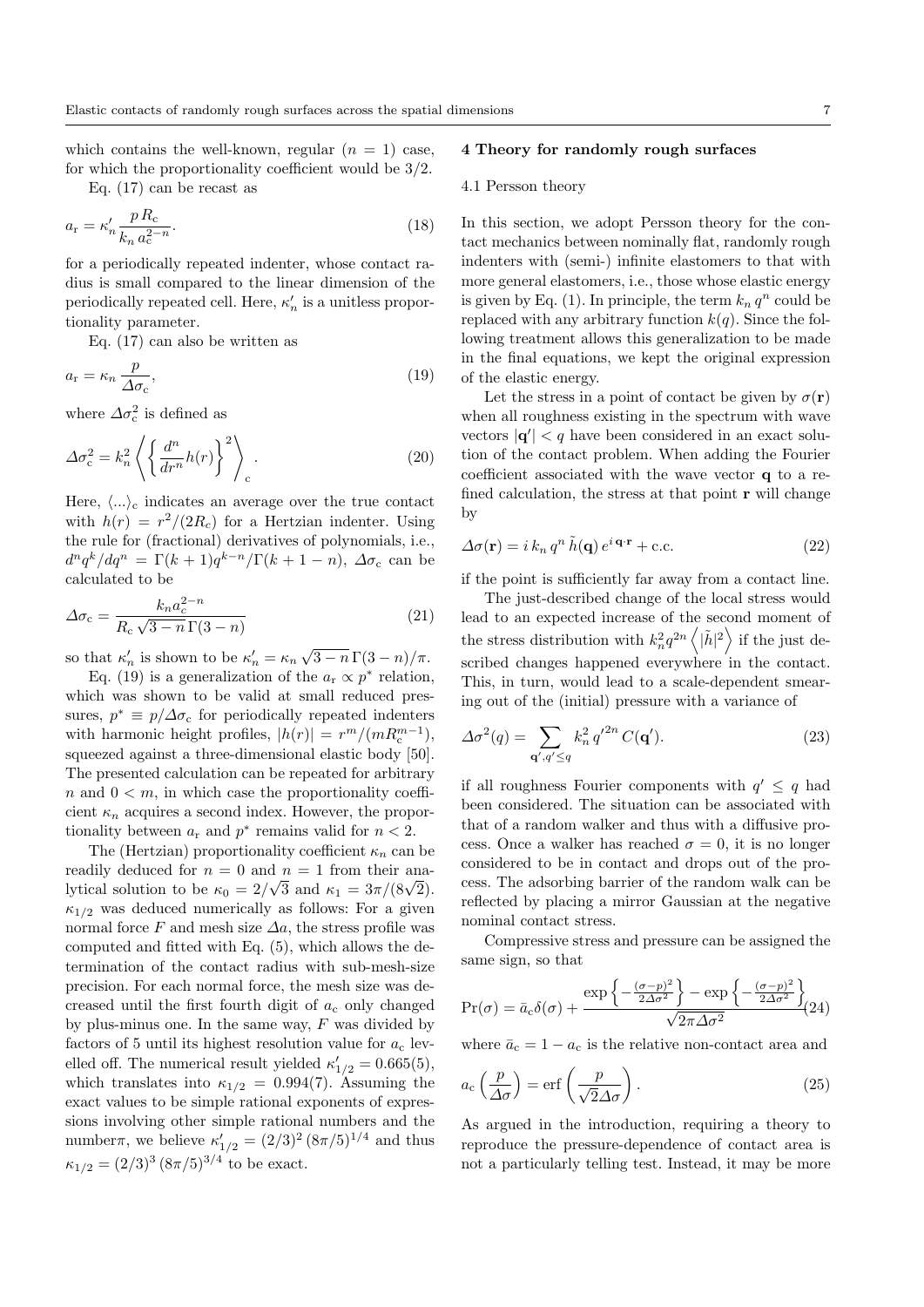sensitive to investigate the second moment of the interfacial stress, as it is insensitive to a contact criterium, which, in case of reality and all-atom simulations suffers from ambiguity. Since the first moment of the interfacial stress in mechanical equilibrium is identical to the nominal contact pressure, the standard-deviation of the interfacial stress in Persson theory satisfies

$$
\frac{\sigma_{\rm p}^2}{\Delta \sigma^2} = \frac{1}{\Delta \sigma^2} \int_{-\infty}^{\infty} d\sigma (\sigma - p_0)^2 \Pr(\sigma)
$$
  
= erf  $\left(\frac{p_0}{\sqrt{2}\Delta \sigma}\right) + \sqrt{\frac{2}{\pi}} \frac{p_0}{\Delta \sigma} \exp\left(-\frac{p_0^2}{2\Delta \sigma^2}\right)$   

$$
-\frac{p_0^2}{\Delta \sigma^2} \operatorname{erfc}\left(\frac{p_0}{\sqrt{2}\Delta \sigma}\right) \tag{26}
$$

and includes the contribution of the zero, non-contact stress to the std stress.

To obtain the mean interfacial separation, we proceed as usual and equate the elastic energy in (partial) contact  $v_{\text{ela}}$  with the work done by the external stress. The latter satisfies

$$
dv_{\text{ela}} = -p(u_{\text{g}})du_{\text{g}} = -p(u_{\text{g}})\frac{du_{\text{g}}}{dp}dp.
$$
\n(27)

At infinite pressure, the mean gap is equal to zero and thus

$$
u_{\rm g} = \int_p^{\infty} \mathrm{d}p' \, \frac{1}{p'} v'_{\rm ela}(p') \tag{28}
$$

In partial contact, elastic energy only has to be paid in the points of contact. Thus, the spectrum only enters with a certain weight.

$$
v_{\text{ela}}(p) = \frac{k_n}{2} \sum_{\mathbf{q}} W(p, \mathbf{q}) q^n C(\mathbf{q}).
$$
 (29)

To lowest order,  $W(p, q)$  can be assumed to be the relative contact area. However, the real elastic energy in partial contact was argued to be less, at least for (isotropic) semi-infinite solids. It was found that using weights

$$
W = \left\{ \gamma_n + (1 - \gamma_n) a_{\rm r}^2 \right\} a_{\rm r},\tag{30}
$$

which are implicitly functions of  $p$  and  $q$ , improve the agreement between theory with experiment or simulations [6]. At small partial contact, the weighting factor W is still linear in the relative contact area, however, with a (usually reduced) prefactor  $\gamma_n$ . As full contact is approached,  $W$  approaches unity. In Eq.  $(30)$ , the dependence of  $W$  on  $a_r$  was assumed to depend on the exponent *n* as denoted by the index *n* in  $\gamma_n$ . The origin of this correction factor, will be discussed further in Sect. 5.

The usual way to proceed from here would be to derive a double integral for the interfacial separation, which allows further analytical calculations to be conducted, albeit not without making approximations. For the present purpose, it was found beneficial to compute  $v_{\text{ela}}(p)$  and to evaluate its pressure derivative numerically. Technical details of how this was achieved are discussed in the following section.

## 4.1.1 Implementation of Persson theory

Persson theory is carried out with an exact representation of the spectrum of the simulated system at large wavelengths  $\lambda$  and with a quasi-continuum approximation at small  $\lambda$ . This was done by creating  $n_{\lambda}$  = 500 bins, such that the first bin represented the largest allowed wavelength and the last bin the shortest. The bins inbetween were chosen such that the ratio of the wave lengths belonging to two adjacent bins was constant. Each bin contains as information the elastic energy that is required to make full contact with the modes associated with that bin as well as the stress variance accumulated over this and all lower-indexed bins.

For each bin, the relative contact area entering the weight function in Eq.  $(30)$  and thus also Eq.  $(29)$  is computed as follows: First,  $a_r$  is computed before and after (the modes contained in) a given bin are resolved and denoted by  $a^-_{\rm r}$  and  $a^+_{\rm r},$  respectively. If they do not differ by more than 10%, their mean value is assigned to  $a_r$ , otherwhise the mean relative contact area is computed by

$$
\bar{a}_{\rm r} = \frac{1}{\Delta \sigma_+^2 - \Delta \sigma_-^2} \int_{\Delta \sigma_-^2}^{\Delta \sigma_+^2} d\Delta \sigma^2 a_{\rm r}(p/\Delta \sigma). \tag{31}
$$

The integral I on the right-hand-side yields

$$
I = (p^{2} + \Delta \sigma_{-}^{2}) \frac{a_{r}^{-}}{2} + \frac{p \Delta \sigma_{-} e^{-p^{2}/2 \Delta \sigma_{-}^{2}}}{\sqrt{2\pi}} - (p^{2} + \Delta \sigma_{+}^{2}) \frac{a_{r}^{+}}{2} - \frac{p \Delta \sigma_{+} e^{-p^{2}/2 \Delta \sigma_{+}^{2}}}{\sqrt{2\pi}}.
$$
 (32)

## 4.1.2 Comparison to results for periodically repeated indenters

Persson theory entails a similar relation as Eq. (19) at small  $p^*$  for nominally flat contacts, except that the pressure is undimensionalized with  $\Delta \sigma$  rather than with  $\Delta\sigma_{\rm c}$ , in which  $\Delta\sigma$  is determined over the entire counterface rather than over the true contact area. If the theory were modified in a way that  $\Delta\sigma_c$  could be determined over the real contact, the proper real-space substitution of Eq. (23) would be Eq. (20).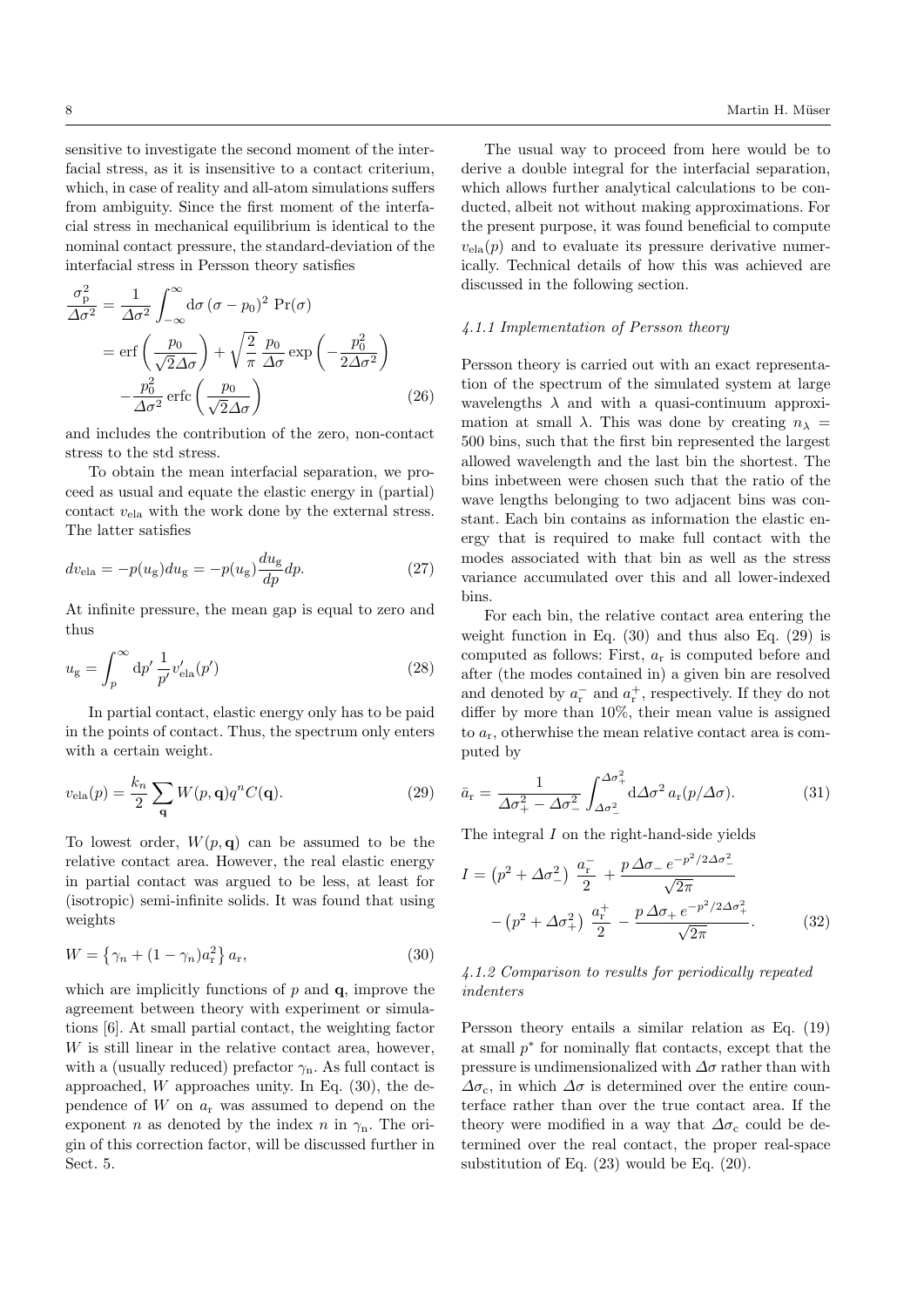Proceeding this way,  $\kappa_n$  is independent of n, since the linear expansion of Eq. (25) yields  $a_c \approx \sqrt{2/\pi} p^*$  for  $\sqrt{2/\pi} \approx 0.798$  arises in Persson theory. Its value is in all n so that a unique proportionality coefficient  $\kappa_P$  = reasonable agreement with the results for Hertzian indenters and elastomers with exponents in the range  $0 <$  $n < 1$ . This agreement is worth noting, because spherically symmetric indenters violate the random-phase approximation, one of the most criticized assumption made in Persson theory, in the worst possible way.

#### 4.2 Einstein foundation

In the limit of infinitely large dimensions,  $D \to \infty$ , the elasticity of crystals becomes a mean-field model, in which each atom can be treated as if it were coupled harmonically to its lattice site. A hypercube of spatial dimension  $D > 3$  has several hypersurfaces, e.g.,  $D-1$ ,  $D-2$ , but also (zero-dimensional) vertices, (one-dimensional) edges, and (two-dimensional) surfaces. The atoms in such a two-dimensional surface (in contact with a randomly rough, two-dimensional surface) still have an infinite number of neighbors in the limit of  $D \to \infty$ . This is why their coupling also satisfies the Einstein model, even if the elastic coupling to lattice sites is potentially different for (hyper-) surface atoms than for bulk atoms. A realization of the Einstein solid would be a soft elastic body of thickness t resting on a perfectly rigid foundation, in which only undulations with wave vectors  $q \ll 1/t$  would be allowed and a total displacement difference in the sheet well below t. In this case, the stiffness of a mode would be proportional to  $1/t$  and independent of q as can be deduced from the  $q t \rightarrow 0$  limit of Eq. (A.9) in Ref. [45]

The Winkler foundation is occasionally used as a contact-mechanics model [51]. It could be argued to be similar to the Einstein model, because it assumes a linear relation between displacements within the contact and a generalized stress field. However, it requires the latter to be transformed so that the resulting field can be interpreted as a true stress. Moreover, its use is only rigorous for indenters of rotational symmetry and singly connected contact patches. In the Einstein model, stresses do not have to be transformed and the model is exact for  $D \to \infty$ . This is why it was decided to use the terms Einstein solid and Einstein foundation in this study rather than Winkler foundation.

The Einstein model can be solved analytically for a variety of cases. This includes a Gaussian height distribution, which is acquired in the thermodynamic limit for indenters satisfying the random-phase approximation. More precisely, any observable considered in this work can be expressed in closed form as a function of the height of the non-contact zone  $h_{\text{nc}}$  relative to the mean height  $h_0$  of the randomly rough indenter.

The probability distribution of the displacement field of an  $n = 0$  elastomer,  $Pr_{n=0}(u)$ , is identical to that of the indenter given that the indenter height is below the non-contact height  $h_{\mathrm{nc}}$  so that

$$
Pr_{n=0}(u) = \bar{a}_c \delta(h - h_{nc}) + Pr(h) \Theta(h_{nc} - h)
$$
 (33)

where  $\bar{a}_r = 1 - a_r$  is the relative non-contact area and

$$
a_{\rm r} = \int_{-\infty}^{h_{\rm nc}} \mathrm{d}h \, \mathrm{Pr}(h). \tag{34}
$$

Moments of the displacement relative to the non-contact height satisfy

$$
\langle u^k \rangle = \int_{-\infty}^{h_{\rm nc}} dh \Pr(h) \left( h_{\rm nc} - h \right)^k, \tag{35}
$$

where the displacement is defined as positive if a point sits below the non-contact height.

Making the  $xy$  plane lie at the same height as the center of mass of the indenting surface and assuming a Gaussian height distribution yields the following first three, non-negative integer moments of the displacement field after some algebra

$$
a_{\rm r} = \frac{1}{2} \left\{ 1 + \text{erf}\left(\frac{h_{\rm nc}}{\sqrt{2} h_{\rm std}}\right) \right\} \tag{36a}
$$

$$
\langle u \rangle = h_{\rm std} \frac{\exp\left\{-h_{\rm nc}^2/(2h_{\rm std}^2)\right\}}{\sqrt{2\pi}} + h_{\rm nc} a_{\rm r}
$$
 (36b)

$$
\langle u^2 \rangle = h_{\text{std}} h_{\text{nc}} \frac{\exp\left\{-h_{\text{nc}}^2/(2h_{\text{std}}^2)\right\}}{\sqrt{2\pi}}
$$

$$
+ (h_{\text{nc}}^2 + h_{\text{std}}^2) a_{\text{r}}, \tag{36c}
$$

where  $a_r$  may be interpreted as the zeroth moment of the displacement field for an Einstein foundation.

Eq. (36) allows the dependence of the mean gap  $u_{\sigma}$ on the pressure to be determined. The mean gap can be seen as complementary to the displacement so that

$$
\langle u_{\rm g}(h_{\rm nc})\rangle = \langle u(-h_{\rm nc})\rangle \tag{37}
$$

and the pressure reads

$$
p = k_0 u(h_{\rm nc}).\tag{38}
$$

Finally, all properties of interest in this study can be calculated as analytical functions of  $h_{nc}$  and then plotted against each other.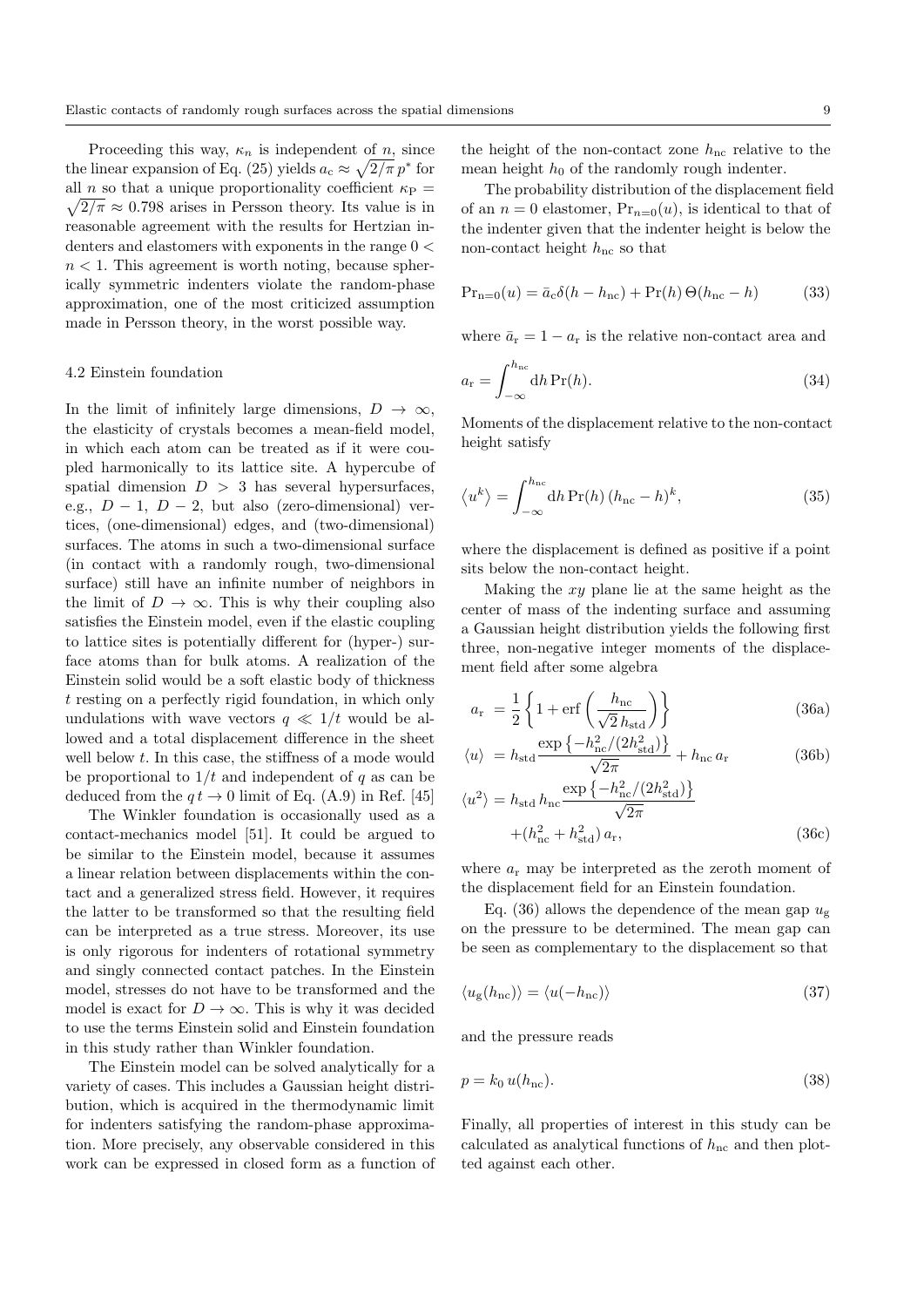### 5 Results

To set the stage for the further analysis, representative contact cross-sections at close to 10% relative contact area are shown in Fig. 4. Like any other bearing model ignoring elastic deformation outside the contact, the non-contact height is constant for the Einstein foundation  $(n = 0)$ . As *n* increases, the long wavelength structure of the substrate is ever more followed. At the same time, the contact patches spread out more and more. For example, in the shown cross section, the  $n = 0$  solid only makes contact at  $r/L \lesssim -0.4$  and at  $r/L \approx 0.6$ . For  $n = 1$ , additional contacts arise at  $r/L \approx 0.1$  and  $r/L \approx 0.3$ , while for  $n \geq 2$ , the contact appears to be almost uniformly spread out across the interface.



Fig. 4 Displacement field of different counterfaces at a relative contact area of  $a_r = 0.1 \pm 0.005$  across one of two diagonals of the simulation cell. The thin sheet (orange,  $n = 3$ ) and the stressed membrane (green,  $n = 2$ ) have most points within or close to the line width of the randomly rough indenter (black). All other counterfaces, namely, the regular, semiinfinite solid (red,  $n = 1$ ), the elastically graded elastomer (blue,  $n = 1/2$ ), and the Einstein solid (magenta,  $n = 0$ ) have separations, which are clearly visible at the given resolution.

Due to the finite optical resolution, Fig. 4 can convey the impression that the large- $n$  elastomers make more contact than those with small  $n$ . However, the figure does not immediately reveal that the large- $n$  elastomers rarely reach the indenter's valleys. Stress has the much greater sensitivity to reveal this trend.

To demonstrate to what extent the value of  $n$  affects the local contact geometry but also to introduce typical stress profiles of the various counterfaces, the stress profile of the asperity located near  $r/L = -0.4$  is shown next in Fig. 5. While the  $n = 1/2$  elastomer makes almost perfect contact in that asperity, the  $n = 3$  elastomer makes close to its "usual" 10% contact. It does so by sampling predominantly the peaks of the rigid indenters.



Fig. 5 Local stress profiles at  $a_r = 0.1 \pm 0.005$  for (a)  $n = 0.5$ (dotted blue line with squares),  $n = 1$  (solid red line with circles) as well as for (b)  $n = 2$  (dotted green line with triangles down) and  $n = 3$  (solid orange line with triangle up). Stresses for  $n = 3$  are divided by a factor of two to make the data fit on the same graph as the one for  $n = 2$ . The discretization in (a) was  $8k \times 8k$  and in (b)  $16k \times 16k$ .

Fig. 5 also reveals that the way how the interfacial stress disappears with the distance d from a contact edge is similar to that for a Hertzian contact geometry. It obeys the  $\sigma \propto d^{\mu/2}$  scaling with the same dependence of the exponent  $\mu$  on n as state in Eq. (6). To fully reveal the nature of the stress singularities at the contact edge of an  $n = 3$  elastomer, very fine discretizations are required. Using  $32k \times 32k$  elements of the full default surface is still insufficient. Confirming that  $\mu(n = 3) = -1$  also applies for randomly rough surfaces requires to zoom into individual asperities with even finer discretization.

Results for thin beams  $(n = 4)$  were not included in the comparison of contact topographies and stresses at 10% relative contact for different exponents. It is computationally unfeasible to reach that limit for  $n =$ 4, because of the singular nature of contact stresses at the contact line making  $a_r$  somewhat difficult to define.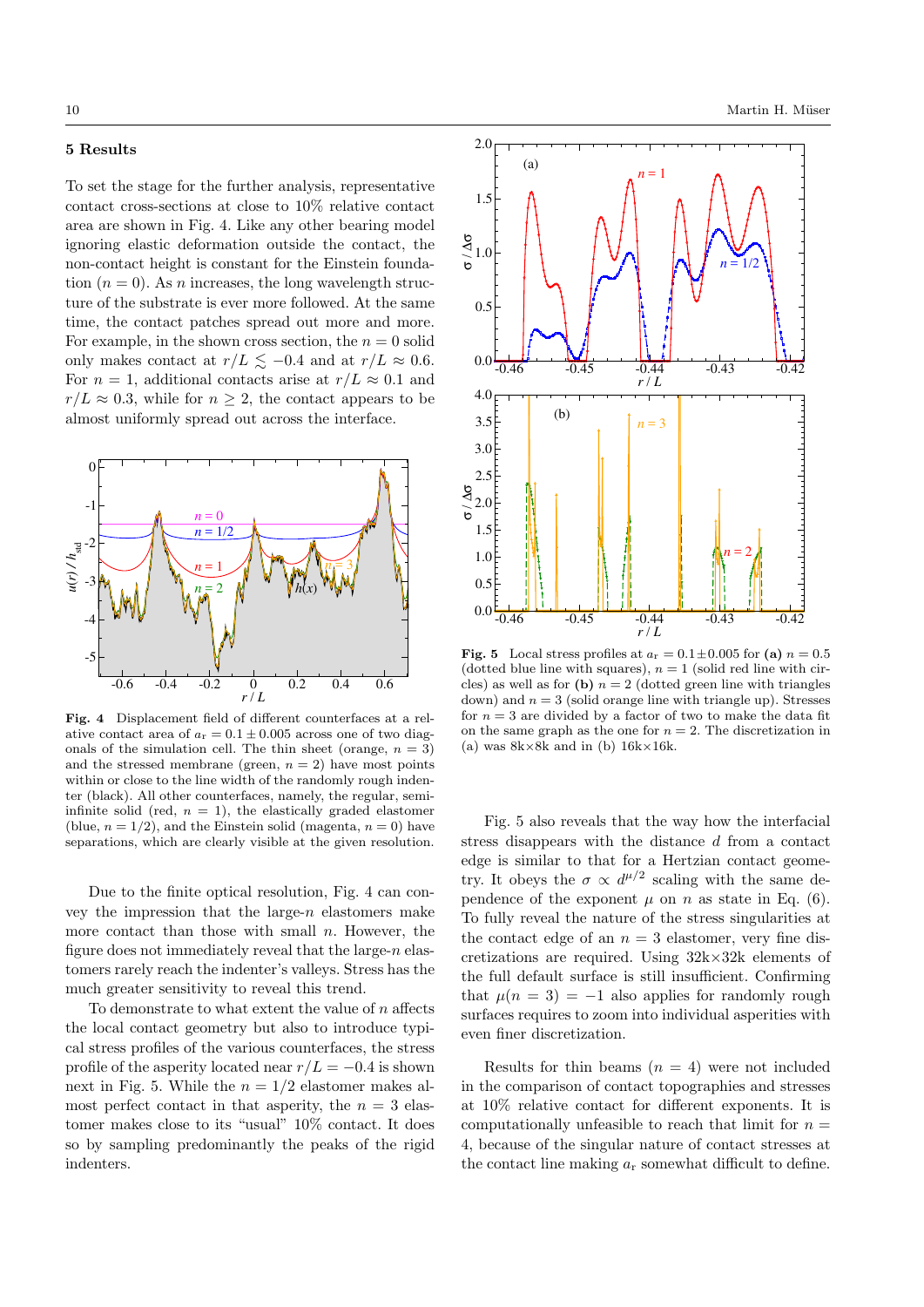#### 5.1 Contact area and stress distributions

One of the two central, scalar quantities to be determined in an elastic contact-mechanics calculation is the contact area. Fig. 6a shows the numerical results for the various elastic counterfaces as a function of reduced pressure  $p^* \equiv p/\Delta \sigma$  including the theoretical prediction by Persson theory, while Fig. 6b shows the ratio of the numerical results and the theoretical prediction. Note that the present definition of the reduced pressure deviates by a factor of two from the usual convention  $p_{\text{usual}}^* \equiv p/E^* \bar{g}$  for semi-infinite solids, where  $\bar{g}$  is the root-mean-square height gradient.



Fig. 6 (a) Relative contact area  $a_r$  as a function of reduced pressure  $p^* \equiv p_0/\Delta\sigma$  for different elastic counterfaces. (b): Ratio of computed and predicted relative contact area.

While Persson theory predicts the deviations from full contact at large  $p^*$  reasonably well for all studied systems, agreement for  $a_r(p^*)$  at small  $p^*$  is less satisfactory: for  $0.5 \leq n \leq 2$ , logarithmic corrections to a linear  $a_r(p^*) = \kappa_n p^*$  dependence are required, while an entirely different power law is observed for  $n = 3$ . The need for the logarithmic corrections might disappear or at least be strongly suppressed in the thermo-

dynamic limit, in particular for  $n = 1$  [?]. However, the contact is spread out over many small patches for  $n = 2$ , Thus, finite-size corrections to Persson theory conducted similarly as those for the interfacial stiffness of semi-infinite elastomers [30] would not apply to the contact-area calculation of the  $n = 2$  elastomer. New improvements to the theory may have to be identified, as for example, the replacement of  $\Delta \sigma$  with  $\Delta \sigma_c$ . Yet, as argued in the introduction, the reproduction of relative contact area is not seen as a critical assessment of a contact-mechanics theory for randomly rough surfaces, even if it is the most frequently performed traditional assessment of their validity.

A potentially more meaningful test for a contactmechanics theory is to make it predict the interfacial stress distribution function  $Pr(\sigma)$ . It is given by Eq. (24) in Persson theory, irrespective of the value of the exponent n. One of the difficulties in computing it in full simulations is that discretization effects lead to an overestimation of  $Pr(\sigma)$  at small, positive values of  $\sigma$ .

For non-adhesive contacts of semi-infinite  $(n = 1)$ solids with randomly rough surfaces, it is well established that  $Pr(\sigma)$  disappears as  $\sigma$  approaches zero from above, for example, Wang and Müser found a  $Pr(\sigma) \propto$  $\sigma^{0.7}$  at small  $\sigma$  [10]. However, it is generally difficult to determine the precise (power) law with which this happens, also because very fine discretizations are required to unravel the asymptotic  $\sigma \to 0$  behavior. For semiinfinite solids, this is because the stress in real space minute solids, this is because the stress in real space<br>disappears proportionally with  $\sqrt{d}$  with the distance d of a contact point from the contact edge. This implies that the number of points with small  $\sigma$  are scarcely distributed.

The larger (smaller)  $n$ , the more continuous (discontinuous) is the disappearance of the stress with  $d$ in an individual contact. While a quantitative analysis would require precise contact patch and contact line statistics, this trend is consistent with the  $\sigma \to 0$  behavior observed in Fig. 7: small exponents  $n$  enhance the probability of small stresses near the contact line relative to large exponents.

The functional form of  $Pr(\sigma)$  changes continuously with  $n$ . This becomes particularly noticeable for the asymptotic scaling in the  $\sigma \to 0^+$  limit. For small, positive stresses, we find  $Pr(\sigma) \propto \sigma^{\mu}$ , where  $\mu(n = 0.5) \approx$ 0.3,  $\mu(n=1) \approx 0.6$ , and  $\mu(n=2) = 1$  for the default system, where the uncertainty in the exponent is approximately 0.1. The exponent for the  $n = 3$  elastomer is difficult to determine for the default system. Using a discretization of 32k×32k still turned out insufficient. For smaller systems, e.g., for an  $H = 0.8$  indenter with a linear system size of merely  $L = 20 \lambda_s$ , evidence for super-linear scaling at small  $\sigma$  was identified. The small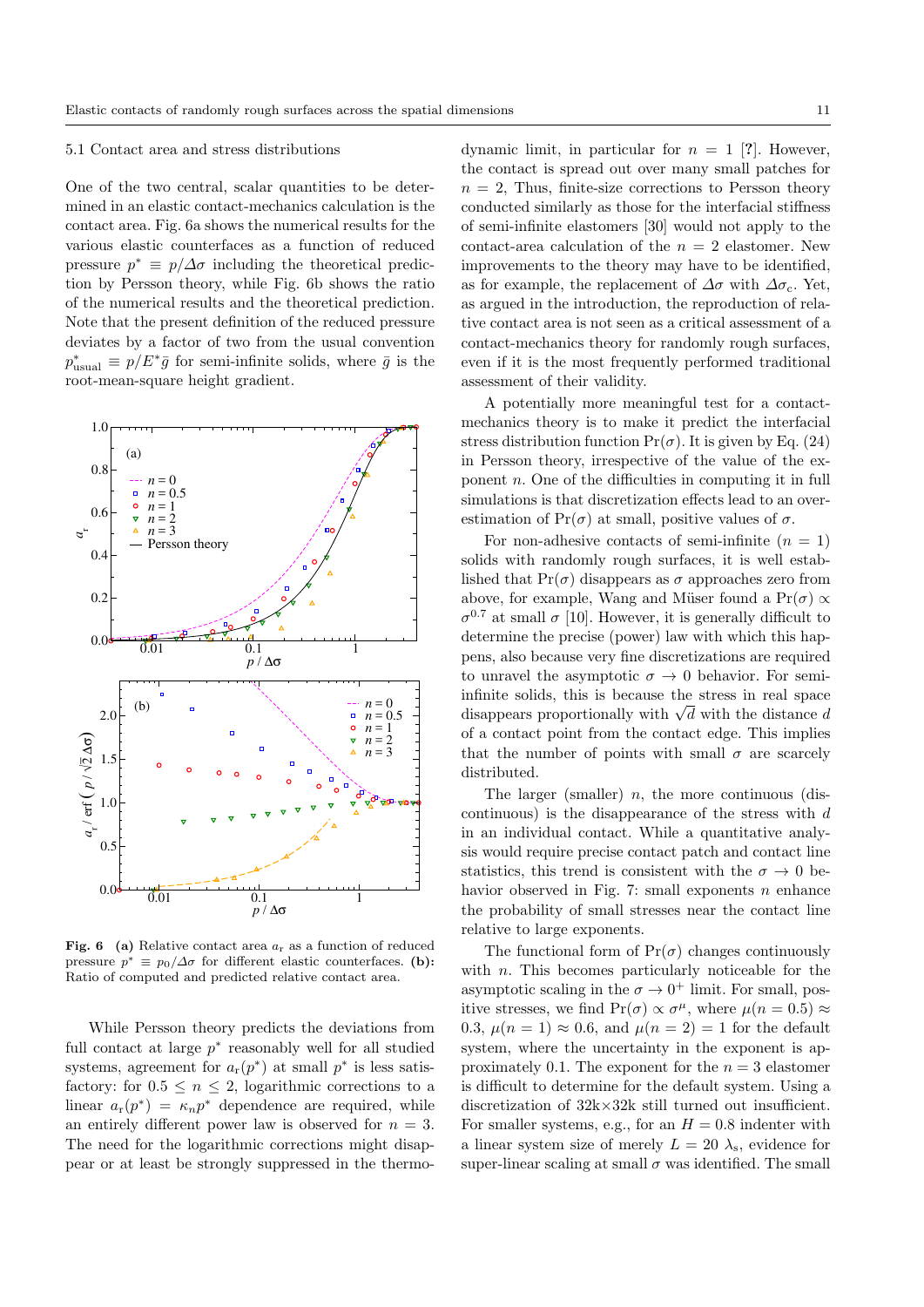

Fig. 7 Stress distribution function at 10% relative contact area,  $Pr(\sigma|a_r = 0.1)$ , as a function of stress  $\sigma$  in units of the standard deviation of the stress in full-contact,  $\Delta \sigma$ . Solid lines for the various elastic bodies are actual data. Not every data point is represented as symbols. The data for small  $\sigma$  were produced with the help of a Richardson extrapolation.

probabilities at small  $\sigma$  for  $n = 3$  is not surprising, because the lowest contact stresses appear in the center of the contact patches rather than on their edges, which makes small positive interfacial stresses be rare.

The  $n = 3$  stress distribution function is also special at large stresses in that it is the only one lacking Gaussian tails. Instead,  $Pr(\sigma)$  disappears as a  $\sigma^{-2.5}$ power law at large stresses. Non-Gaussian tails in  $Pr(\sigma)$ had also been observed previously for randomly rough, stepped indenters [52]. This similarity might originate from similar single-asperity stress profiles, as the flatpunch stress profile for a  $n = 1$  elastomer has the same functional dependence as the Hertzian stress profile of an  $n = 3$  elastomer.

The lowest-order, positive-integer moment of the interfacial stress distribution function in partial contact is the second moment,  $\Delta \sigma_{\rm p}$ . Therefore it appears to be the most appropriate single number with which to quantify the shape of the stress distribution function as a function of pressure. Fig. 8 compares the theoretical prediction, which again does not depend on  $n$  when stress is expressed in units of  $\Delta\sigma$ , to the results of  $\Delta\sigma$ <sub>p</sub> for different n obtained with GFMD. The trends of all data sets is rather similar except, again, for  $n = 3$ , which is discussed next.

The  $n = 3$  elastomer is the only studied case, in which the interfacial standard deviation of the stress increases with decreasing pressure. This trend, however, is easily rationalized: When the first non-contact patches arise, so do the stress singularities at the contact edges, which increase the stress variance. Since the stress variance in an isolated Hertzian contact diverges for  $n = 3$ , it should also diverge as soon as the contact edges have



Fig. 8 Standard deviation of the interfacial stress in partial contact,  $\sigma_p$  expressed in units of  $\Delta\sigma$  as a function of the reduced pressure  $p/\Delta\sigma$ . The data shown for  $n=3$  are only lower bounds obtained by discretizing the short-wavelength cutoff into 128 elements. Exact numbers are expected to diverge for  $n = 3$  in partial contact using an infinitesimally fine discretization.

a finite weight, i.e., whenever the relative contact area drops below unity. In fact, even close to full contact, a quasi-logarithmic increase of  $\Delta\sigma_p$  with the number of discretization points is observed.

In this entire section on stress distribution and contact areas, the  $n = 4$  elastomers could not be considered, because of their peculiar contact mechanics, which makes the determination of the just-investigated properties impossible when contact is partial. However, it is clear that the discrepancies between theoretical prediction and exact results become much accentuated for  $n = 4$ .

## 5.2 Mean gap

The mean interfacial separation, or, short, the mean gap,  $u_{\sigma}$ , is the other important, scalar quantity, allowing a contact-mechanics theory to be tested. It is the first (unitless) quantity studied in this work, whose dependence on the reduced pressure  $p/\Delta\sigma$  in Persson theory *does* depend on the exponent  $n$ . Fig. 9 shows that the theory captures this dependence quite well for  $0.5 \leq n \leq 4$ . The Einstein foundation is discussed separately, as it suffers from large size effects in  $u_{\rm g}(p^*)$ while allowing for an analytical solution in the thermodynamic limit.

For the most part, relative errors for  $0.5 \le n \le 4$  can be said to remain within close to 10% error for  $u_{\mathfrak{g}}(p)$  at  $p \leq \Delta \sigma$  and 20% for  $p(u_g)$  when  $p \geq \Delta \sigma$ . This level of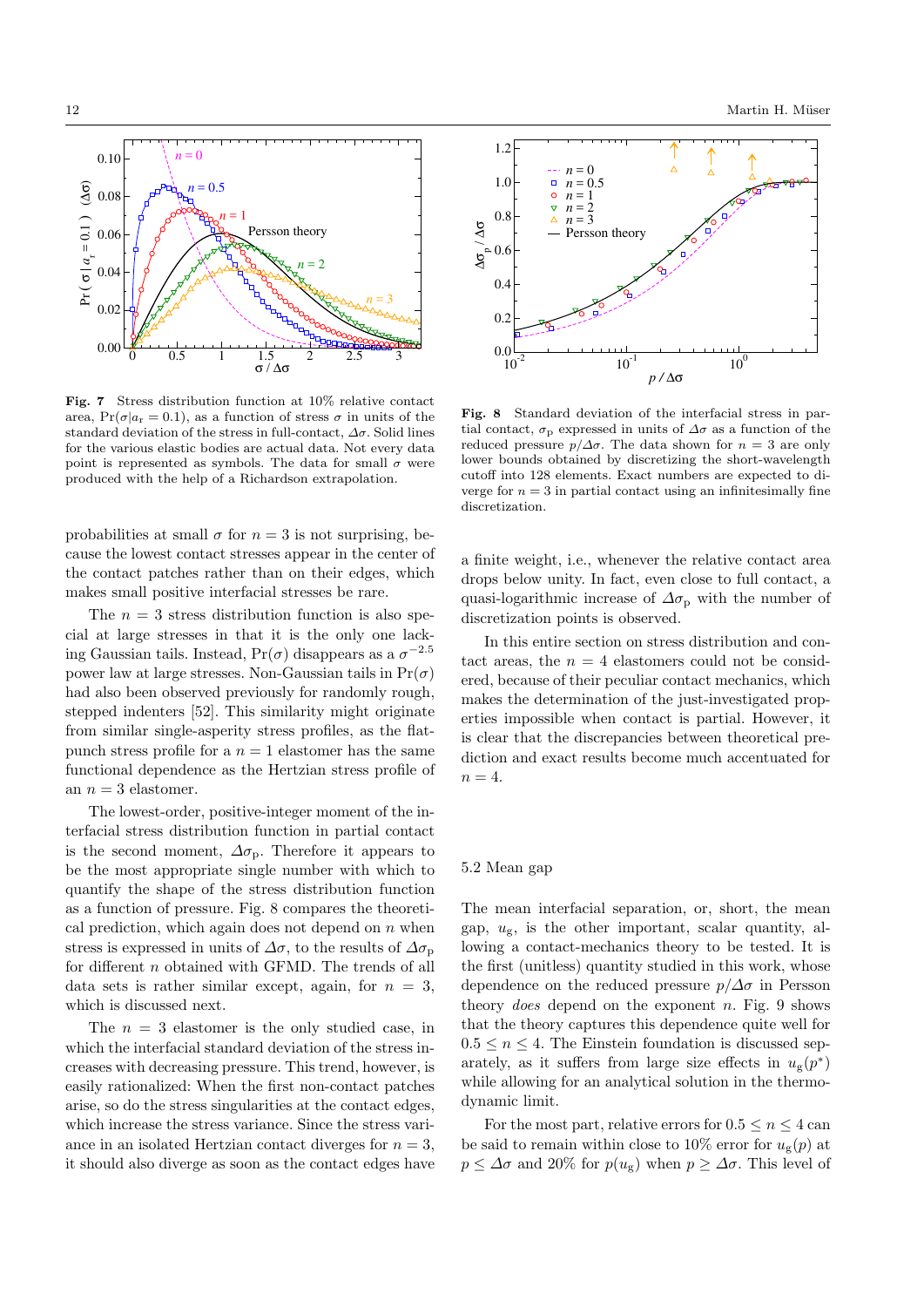

**Fig. 9** Mean gap  $u_g$  in units of the height standard deviation  $h_{\text{std}}$  as a function of the reduced pressure  $p/\Delta\sigma$ ; (a) with a logarithmic x-axis and linear y-axis and  $(b)$  with a linear xaxis and a logarithmic y-axis. The data relates to the default surface with a Hurst exponent of  $H = 0.8$ .

agreement was achieved with the following parameters

$$
\gamma_n = \begin{cases}\n0.5 & \text{for } n = 0 \\
0.45 & \text{for } n = 0.5 \\
0.35 & \text{for } n = 1 \\
0.2 & \text{for } n = 2 \\
0.1 & \text{for } n = 3 \\
0.02 & \text{for } n = 4.\n\end{cases}
$$
\n(39)

used for  $\gamma_n$  throughout this study. These factors were identified to be useful after some trial and error, which is why further optimization might lead to a closer overall agreement between theory and simulation. However, we do not expect changes to be large, as the theory is not exact to begin with and fine tuning adjustable coefficients on one data set often leads to the deterioration of others in that case.

Given the dramatic difference between single-asperity contact mechanics for the different  $n$  and given that the theory requires as (dimensionless) input only the height spectrum, the exponent  $n$ , and one correction factor

for each value of  $n$ , we would argue that the accuracy of the predictions is rather impressive. It can even be called surprising, because the prediction of the relative contact area, which enters the calculation of  $a_r(p^*)$ , is much less convincing than that of  $u_{\rm g}(p^*)$  in particular for  $n = 4$ , where relative contact areas could not even be determined with simulations. Yet, the agreement between theory and simulation might not be (entirely) fortuitous or it should have only been found for a single exponent n.

#### 5.2.1 Transferability test for correction factors

A natural question to ask is whether the numerical factors  $\gamma_n$ , which were crudely optimized on the GFMD data for the default system, see Eq. (39), also apply to other systems. To answer this question, additional sets of simulations were run. These include a change of the Hurst exponent from  $H = 0.8$  to  $H = 0.3$  and the analysis of the  $u_{\rm g}$  for slabs of finite width, both presented in this section. Moreover, spectra were changed from roll-off to cut-off. Results were positive but are not reported for time reasons. Another issue appeared to be more urgent, namely the analysis of finite-size effects at extremely small stresses. This is an interesting topic in itself, which is discussed in a seperate section in the context of the Einstein foundation.

In all transferability tests, the resolution of the simulations was set to  $\Delta a = \lambda_s/2$  for reasons of computational efficiency, i.e., we abstained from performing systematically continuum corrections. However,  $u_{\sigma}$ is an extremely quickly converging quantity so that the continuum limit of  $u_{\mathcal{g}}$  and its estimate obtained at  $\Delta a = \lambda_s/2$  tend to differ by less than one percent.

For the  $H = 0.3$  simulations, all parameters were kept unchanged, except, of course, for the Hurst exponent. Fig. 9 shows that the quality of the prediction does not deteriorate.

In another set of simulations, the thickness  $t$  of the semi-infinite solid was reduced from infinity to different finite values. For these simulations, the Hurst exponent was set back to  $H = 0.8$ . The spectrum was changed from a roll-off to a cut-off spectrum

$$
C(q) = C(q_r)(q/q_r)^{-2-2H} \Theta(q-q_r) \Theta(q_s-1), \qquad (40)
$$

for reasons that are mentioned in the section on finitesize effects. Moreover, the roll-off domain, or rather cutoff domain, was increased to  $L/\lambda_s = 5.12$ , while the ratio  $\lambda_{\rm r}/\lambda_{\rm s}$  remained unchanged (=0.01). The cut-off domain was enlarged compared to the default simulations in order to increase the ratio of  $u_{\rm g}/h_{\rm std}$ , where simulations do not suffer from finite-size effects.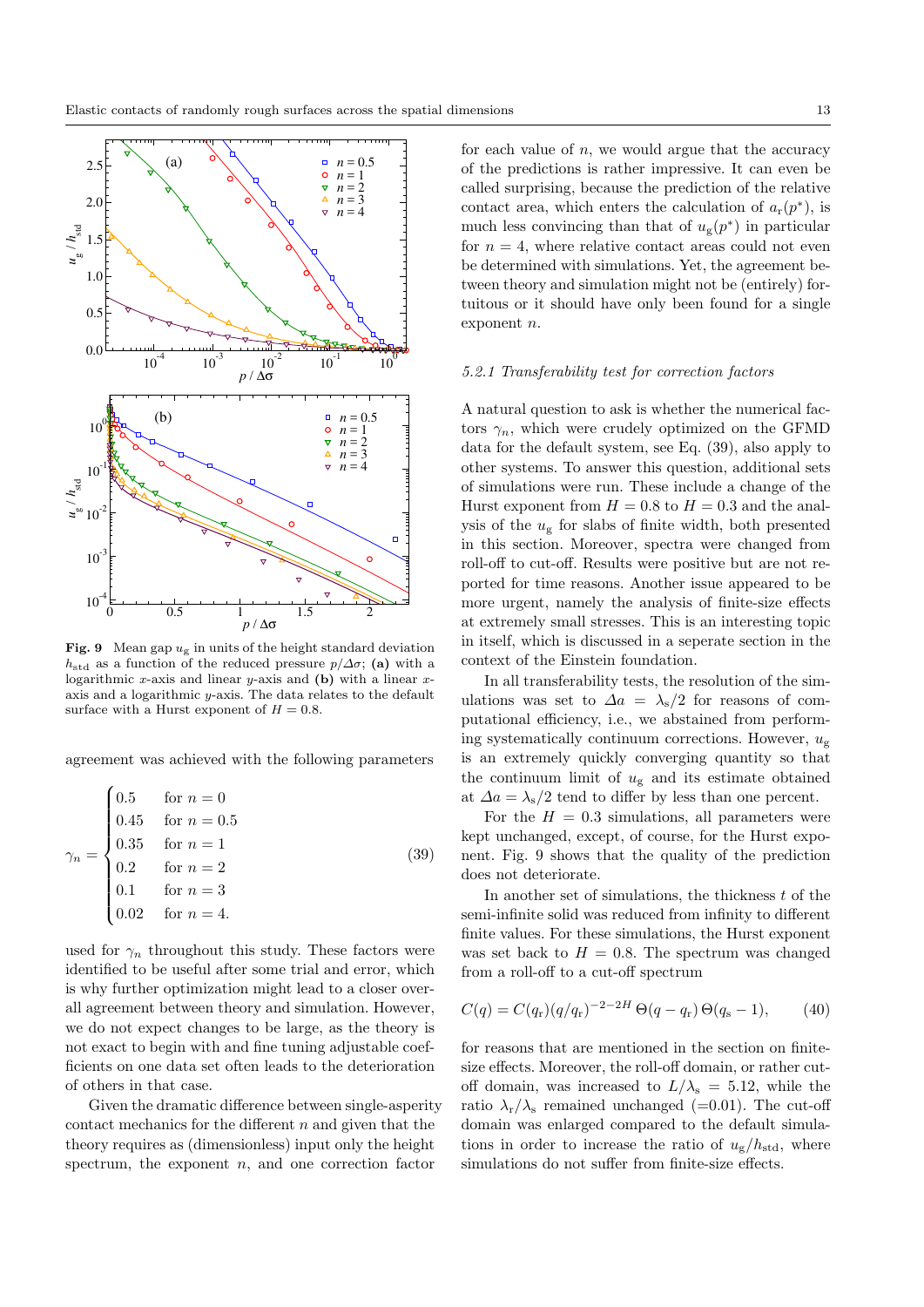

Fig. 10 Mean gap  $u_{\rm g}$  in units of the height standard deviation  $h_{\text{std}}$  as a function of the reduced pressure  $p^* = p/\Delta \sigma$ . The randomly rough indenter is constructed as the default surface, however, with a Hurst exponent of  $H = 0.3$ .

The boundary condition of the finite-width elastomer on the surface opposite to the interface is assumed to be constant stress. In this case, the contact modulus occurring in the expressions for stress and elastic energy for a semi-infinite solid must be replaced according to [45].

$$
E^* \to \frac{\cosh\left(2\,\tilde{t}\,\right) - 2\,\tilde{t}^2 - 1}{\sinh\left(2\,\tilde{t}\,\right) + 2\,\tilde{t}}\,E^*,\tag{41}
$$

where  $\tilde{t}$  is the thickness of the three-dimensional  $n = 1$ elastomer in units of the inverse wave vector  $1/q$ . Thus, the elastomer behaves like a thin sheet for wave vectors  $q \ll 1/t$  and bulk-like for  $q \gg t$  with a continuous transition between these two limits.

Because of the effective continuous change from  $n =$ 1 at short wave lengths to  $n = 4$  in at long wave lengths, the correction factor needs to be made a function of thickness so that the two limits are properly reflected. For the data presented in Fig. 11, the relation

$$
\gamma(\tilde{t}) = \gamma_4 + (\gamma_1 - \gamma_4) \tanh(\tilde{t}/6) \tag{42}
$$

was used, however, it may well be that better switching functions can be designed.

While Persson theory does not reproduce the  $u_{g}(p)$ relation for elastomers of varying thickness quite as convincingly as for the other models presented in this study up to this point, it is still at least semi-quantitative. Yet, at very large pressures, which are not shown explicitly at high resolution, it predicts the  $u_{\mathcal{C}}(p)$  dependence similarly well as before. To further improve agreement between theory and simulation, it might also be helpful to modify the  $W(a_r)$  dependence of Eq. (30).



Fig. 11 Mean gap  $u_{\rm g}$  in units of the root-mean square height  $h_{\text{std}}$  as a function of the reduced pressure  $p^* = p/\Delta \sigma_{\text{si}}$  for three-dimensional elastomers of infinite width and a width in the range  $0.01 \le t/\lambda_{\rm r} < 0.1$ . Here,  $\Delta \sigma_{\rm si}$  is the stress standard deviation of the three-dimensional, semi-infinite elastic body in full contact.

## 5.2.2 Einstein foundation and finite-size effects

The results for the Einstein foundation are presented seperately for mainly two reasons. First, the range of  $u_{\rm g}/h_{\rm std}$ , in which size effects are negligible, is somewhat reduced compared to the other elastic bodies, while the sensitivity to the specific random realization is much enhanced. Second, the  $u_{g}(p)$  dependence of the Einstein foundation crosses the data for  $n = 0$  and  $n = 1/2$  in the shown range of reduced pressures, so that the readibility of the pertinant figures deteriorates substantially. Moreover, an exact solution is available for the Einstein foundation in the thermodynamic limit, which makes additional analysis possible.

Before presenting results on the Einstein foundation, it is usefull to discuss finite-size effects first. In the thermodynamic limit, that is, for  $\varepsilon_t \equiv \lambda_r/L \rightarrow$ 0,, the height distribution is Gaussian. Consequently, the height difference between highest and lowest point  $\Delta h = h_{\text{max}} - h_{\text{min}}$  diverges. However, this limit is approached so slowly that it is far from being reached in real systems. Typical values for the used height spectrum  $\Delta h(\varepsilon_t)$  in units of  $h_{\text{std}}$  are  $\Delta h(1/2) \approx 6$  (as in the default model),  $\Delta h(1/8) \approx 8$ ,  $\Delta h(1/100) \approx 10$ , and  $\Delta h(1/1000) \approx 11$ . For a pressure, which is just slightly positive, a mean gap of roughly  $\Delta h/2$  can be reached. Fig. 12 reveals these expectation to be accurate: deviations between the GFMD data and the exact solution start to matter when the mean gap approaches  $\Delta h/2$ .

An additional finding revealed in Fig. 12 is that Persson theory does not match the  $u_{g}(p)$  relation of the Einstein foundation for  $u_{\rm g}/h_{\rm std} \geq 2.5$ . Potential reasons are discussed separately in Sect. 6. An obvious concern is that  $n > 0$  foundation might behave simi-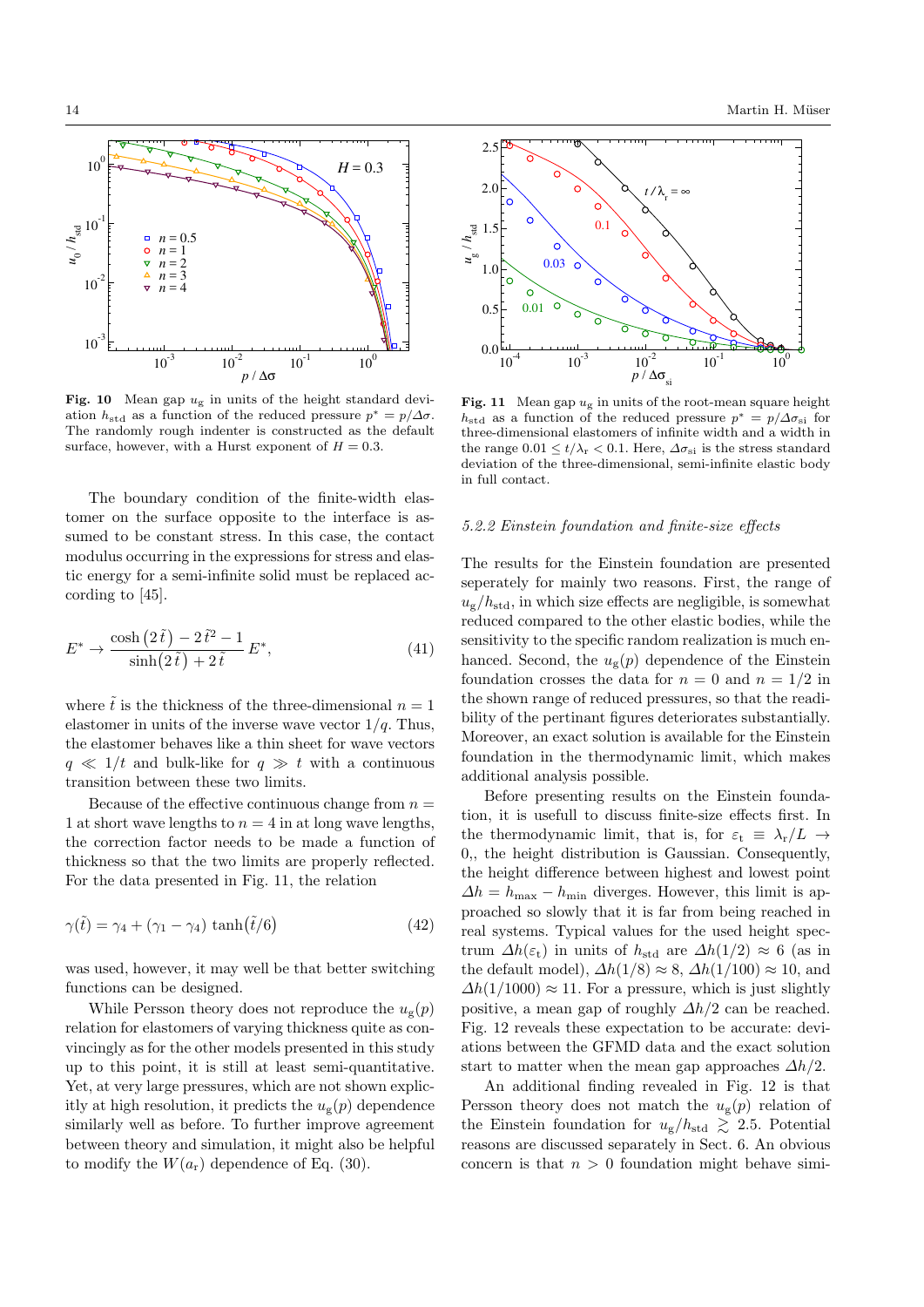

Fig. 12 Mean gap  $u_{\rm g}$  in units of the height standard deviation  $h_{\text{std}}$  as a function of the reduced pressure  $p/\Delta\sigma$  for the Einstein foundation. The solid line represents Persson theory, the broken line the exact solution for the Einstein foundation derived in Sect. 4.2. Small squares and large circles represent GFMD results obtained for  $L/\lambda_r = 2$  and  $L/\lambda_r = 8$ , respectively.

larly. To check this possibility, additional simulations were conducted for  $n = 0.5$  and  $n = 1$ , in which the following ratios were used:  $2 \le L/\lambda_r \le 32$ ,  $\lambda_r/\lambda_s = 128$ , and  $\lambda_{\rm s}/\Delta a = 2$ . For small pressures, deviations between the new data and the one presented in Fig. 9 remained below symbol size. We conclude that the good agreement between GFMD simulations and theory revealed in Fig. 9 does not arise because of fortuitous error cancelation caused by finite-size effects.

# 6 Rationalizing the accuracy of Persson theory

Persson theory predicts  $u_{\rm g}(p)$  relations for different elastic counterfaces in an astoundingly accurate fashion, except for the Einstein foundation when  $u_{\sigma}/h_{\text{std}} \geq 2.5$ , where the predicted trend is inaccurate. The judgement "astoundingly" is used because results from the GFMD simulations appear to violate central assumptions made in the theory, in particular for large  $n$ .

- 1. The derivation of the  $u_{\rm g}(p)$  relation uses the scaledependent relative contact area as intermediate step, however, in contrast to the final result, the precision of  $a_r(p)$  is relatively poor and even qualitatively incorrect for  $n > 2$ .
- 2. The estimate for how an arbitrary point changes the stress upon adding small-scale roughness is justified for points far away from a contact edge but poor for points close to it. Any system in which contact exists predominantly in small contact patches violates that estimate, for example, for  $n \geq 2$  but also for  $n = 1$ with  $H < 0.5$  [53].
- 3. The theory implicitly assumes that a point dropping out of contact is a point in which the stress has "diffused" continuously to zero upon the addition of small-scale roughness. However, the stress diverges near the contact edge for  $n > 2$  and discontinuously drops from infinity to zero when contact is lost due to the addition of small-scale roughness.
- 4. The calculation of the elastic energy assumes the displacement field to consist only of undulations with the same wave length as the indenter. However, for  $n < 1$ , the slope of the displacement field is discontinuous at the contact edge. This implies the occurence of short-wavelength modes whose elastic energy is not accounted for in the theory.

Some of this criticism has been uttered before [32, 37] and even been quantified [32] for regular semi-infinite bodies. However, points 1-3 are accentuated for  $n > 1$ , while point 4 becomes more relevant for  $n < 1$ .

Another reason why the accuracy of the predicted  $u_{\mathcal{G}}(p)$  relation is deemed astounding is that the theory is extremely simple, though this may as well be argued to be a reason for why it works so well. One page of text and graduate-level mathematics are sufficient to develop all equations needed in this work from first principles, i.e., from the stress-displacement relation of a single sinusoidal surface undulation, or, alternatively from the Boussinesq solution. The full Hertz solution, a central input ingredient to bearing-area models is much more complicated than that, and it is only the starting point of many more pages of mathematics used even in the simple, original GW model, with even more pages of mathematics in "improvements" of that model, which then do not even produce meaningful mean-gapdisplacement relations. Keeping in mind that a randomly rough contact is the superposition of many individual contact patches each of which is much more complex than a Hertzian contact, it seems counterintuitive that a good, approximate solution of an extremely complex problem is simpler than the exact solution of a seemingly simple problem.

So, why does Persson theory work so well even when it shouldn't? In the following, two main rationals will be stated, one of which can be used to potentially adjust the theory and to rationalize the correction factor  $\gamma_n$ , which appears as a drop of bitterness needed to turn the theory from qualitative to (semi-) quantitative. First, the author of this study showed that Persson theory is exact for  $n = 1$  up to at least second-order (any surface) and third-order (random phase approximation) in a rigorous field-theoretical approach (cumulant expansion) to contact mechanics, in which the inverse range of repulsive interaction,  $\zeta$ , was treated as a perturbative parameter and thus as small compared to a height un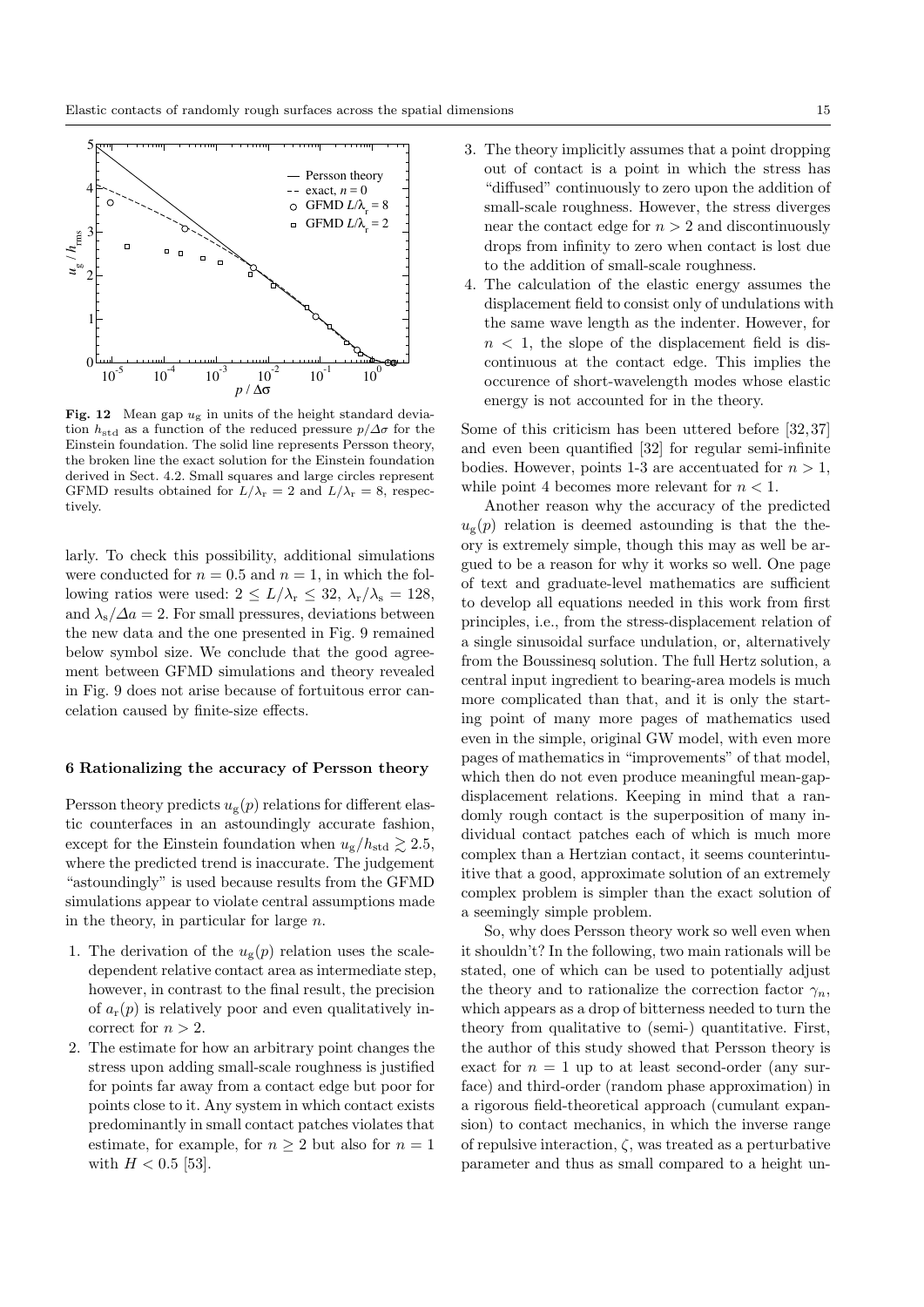dulation [54]. The treatment presented in there can be easily generalized to arbitrary n by replacing the occurrence of any  $qE'$  (E' of Ref. [54] being  $E^*$  in this study) to  $2q^n k_n$ . An interesting aspect of this work is that the formalism could be re-interpreted and re-used for the design of an effective repulsive-zone model. Assuming that the effect of all small-scale roughness has been absorbed into an effective potential, which would turn out as exponential repulsion for sufficiently large separation, including larger-wave-length undulations into the treatment would renormalize that potential and render the repulsion effectively longer ranged. In this procedure, assuming  $\zeta$  to be small compared to the (additional) height fluctuation would actually be a meaningful starting point, while this was not well justified in the original work.

Another reason why the theory predicts even the  $a_r(p)$  relation reasonably well, i.e., up to corrections logarithmic in  $p$ , is that it can be applied with a minor modification to single indenters with harmonic height profiles, for which the random-phase approximation is violated in the worst possible way. The generalization is that the stress variance  $\Delta \sigma$  is evaluated over the true contact rather than over the entire randomly rough surface. This modification is not only succesful for said single indenters but also for randomly rough indenters not satisfying the random-phase approximation in contact with a regular semi-infinite, elastic counterface [?]. Thus, assuming  $a_r = erf(p/\Delta\sigma_c)$  to hold, it needs to be understood how the true-contact-area stress variance  $\Delta \sigma_{\rm c}^2$  deviates from the full-surface stress variance  $\Delta \sigma^2$ . Inspection of Fig. 4 reveals that the larger the exponent  $n$ , the more do the elastic counterfaces sample local peaks but no local valleys, while counterfaces with a small exponent  $n$  do sample local valleys in global (coarse-grained) peaks. This behavior automatically entails a reduction of  $\Delta\sigma_c$  and thereby a reduction of elastic energy compared to configuration forming conformal contact with the indenter, which increases with increasing n.

None of the just-made arguments explains the first item in the list of reasons stated at the beginning of this section for why Persson theory should not be accurate. To rationalize this point, the concept of contact area and stress distribution needs to be thought about. Are these properties defined doing a calculation such that the elastomer's undulations  $u(\mathbf{r})$  are (a) fully resolved or (b) resolved only up to wave vectors which have been considered in the magnification-dependent representation of the randomly rough indenter? In the latter case, Persson theory would predict at least the correct order of magnitude for the second moment of the stress distribution function, since the tails of the probability distribution  $Pr(\sigma)$  appear to be quite accurate. In contrast, in the case of (a), any moment of the stress distribution function would be completely off. Thus, interpretation (b) seems to be the correct one, even if it still remains unclear why the  $n = 3$  gap-pressure relation is obtained so accurately by Persson theory.



Fig. 13 Stress distribution for the  $n = 3$  elastomer in contact with the default indenter for different discretizations ranging from  $\lambda_{\rm r}/\Delta a = 2$  to  $\lambda_{\rm r}/\Delta a = 64$  (various symbols). Comparison is made to Persson theory (solid line) and a  $Pr(\sigma) \propto 1/\sigma^{2.6}$  power law (dotted line).

The final result noted in this study pertains to the stress distribution function  $Pr(\sigma)$  points for  $n = 3$  and its second moment in the continuum limit. For decreasing mesh sizes,  $Pr(\sigma)$  approaches an algebraic decay according to Pr( $\sigma$ )  $\propto 1/\sigma^{\beta}$  with  $\beta \approx 2.6$  (and estimated errors of 0.15) for  $n = 3$  and  $H = 0.8$ . Since  $\beta < 3$ , the stress variance diverges. This is consistent with the results and the discussion of the second moment of the stress in Sect. 5.

## 7 Conclusions

In this work, Hertzian and randomly rough indenters in contact with linearly elastic counterfaces were studied using both numerical and analytical methods. The elastic bodies differed in the way how their elastic energy depended on the wave lengths  $\lambda$  of surface undulations. In most cases, this dependence was a  $\lambda^{-n}$  power-law, with *n* ranging from  $n = 0$  (elastic bodies of infinite spatial dimension) to  $n = 4$  (two-dimensional, freely suspended sheets) including  $n = 1$ , which is representative of regular semi-infinite solids. For both Hertzian and randomly rough indenters, out-of-contact displacement and in-contact stress fields depend smoothly on the exponent  $n$ , although critical values for  $n$  exist, at which the behavior changes qualitatively. For example,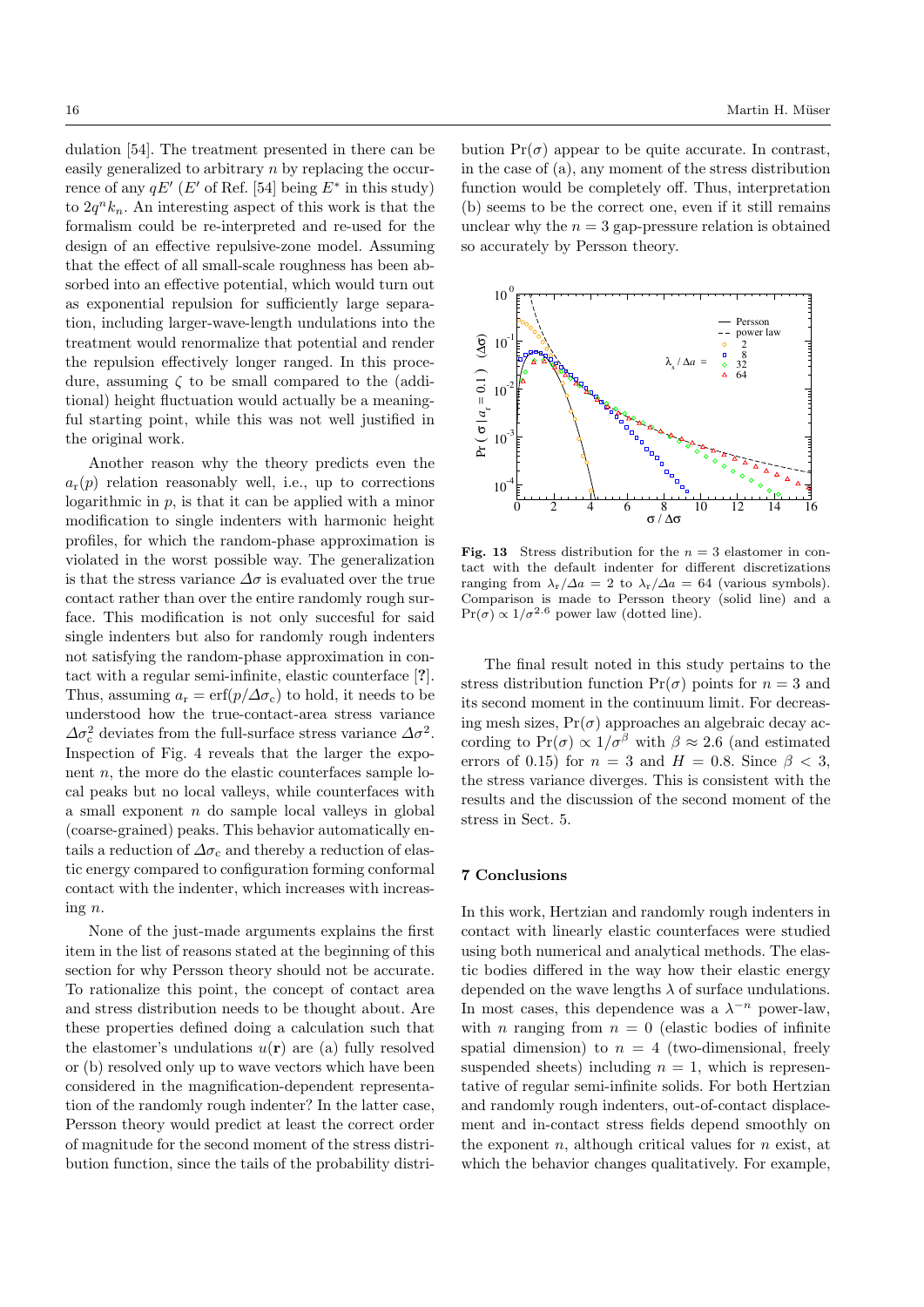the (compressive) stress near a contact edge approaches zero for  $n < 2$  but diverges for  $n > 2$ , while it is positive and finite for  $n = 2$ . The latter exponent is representative for thin sheets under equi-biaxial tension.

A central result of this study is that Persson theory can be easily applied to the contact mechanics of the considered, generalized elastic bodies. The theory predicts the stress distribution function  $Pr(\sigma)$  and thus the relative contact area  $a_r$  to depend only on the ratio of pressure  $p$  and the root-mean-square stress fluctuation in full contact  $\Delta \sigma$ . Green's function molecular dynamics (GFMD) simulations reveal dependencies of these quantities on  $n$ , which, however, are relatively minor for  $n \leq 2$ . Deviations between GFMD and theory worth noting are logarithmic corrections to the predicted linear  $a_r(p)$  relation at  $p/\Delta\sigma \ll 1$  and a  $Pr(\sigma) \propto \sigma^{\beta}$ power-law dependence for small stress in the case of partial contact, in which the exponent  $\beta$  appears as a smooth function of  $n$  rather than to assume the predicted constant value of  $n = 1$ . Despite these shortcomings, Persson theory reproduces the dependence of the mean interfacial separation on pressure at least semiquantitatively, with the exception of the  $n = 0$  Einstein (or Winkler or bearing-area) foundation at small pressures. For all other studied exponents in the range  $0.5 \leq n \leq 3$ , errors in either  $u_{\rm g}(p)$  at small p or  $p(u_{\rm g})$ at small  $u_g$  remain below 20%. This is an astoundingly close and systematic agreement given that the theory is is somewhat inaccurate for the  $a_r(p)$  dependence, which enters the  $u_{\rm g}(p)$  calculation.

In order to achieve close agreement between theory and simulation, a correction factor needed to be introduced for the calculation of the elastic energy in partial contact. The correction factor,  $\gamma_n$ , was adjusted as a (smooth) function of  $n$  but not on the roughness profiles. For freely suspended elastic sheets of finite thickness  $t$ , it has to be made a function of the wave length so that  $\gamma(q)$  reflects the semi-infinite and thinsheet limits meaningfully, i.e.,  $\gamma(q \ll 1/t) = \gamma_1$  and  $\gamma(q \gg 1/t) = \gamma_4$ . Doing so allows elastic sheets of finite width to be modeled with a greater precision than before. Discrepencies between theoretical and computed  $u_{\sigma}(p)$  relations at small p no longer have to be hidden by avoiding their appropriate double- or semi-logarithmic representations.

The present work identifies a potential origin of the correction factor  $\gamma_n$  used in Persson theory and why it decreases with  $n$ : the statistics entering the theory, i.e., the root-mean-square height gradient for  $n = 1$ and related quantities for other  $n$ , are not the same in partial contact and in full contact, and the way how true contact samples the roughness of the indenter depends on  $n$ . The larger  $n$  at fixed relative contact area,

the more does the elastic body sample the global minima but only local heights. Consequently, the discrepancy between full averages of central quantities (i.e., root-mean-square height gradient for  $n = 1$  and related quantities for other  $n$ ) and averages over partial contact deviate more for small  $n$  than for large  $n$ .

How can Persson theory be modified so that  $\Delta \sigma$ is determined over the true contact and not over the nominal contact? For small n, e.g., for  $n \leq 1$ , it might make sense to argue that  $\Delta \sigma_c$  at a relative contact of  $a_r$  should be averaged over the 100  $\cdot a_r$  highest (or lowest) percentile range of the indenter to determine  $\Delta \sigma_c$ according to Eq. (20). When doing so, the relative contact even at the smallest pressures would be predicted within  $O(10\%)$  accuracy, as this version of Persson theory predicts the relative contact area of single Hertzian indenters within a few percent. As such, the range of validity of the theory can be further extended and also be applied to systems in which the random-phase approximation does not hold.

How could bearing-area models be modified so that they apply to systems with  $n > 0$ ? The worthlessness of this exercise should become obvious even to a mathematically challenged tribologist, as the assumed topography of the elastic body is that of the  $n = 0$  curve shown in Fig. 4 no matter how large  $n$ . While there have been brave attempts to augment bearing-area models with rigorous boundary-value methods (BVM), they appear to be less accurate but computationally more demanding than a full BVM treatment as revealed, for example, in the contact-mechanics challenge. And who would want to pay more for less?

Acknowledgement: The author thanks Prof. Shogo Okamoto (Nagoya Univ.) for sharing his data on the contact mechanics of human skin and Mr. Joshua Weißenfels (Saarland Univ.) for helpful discussions.

#### References

- 1. J. F. Archard. Elastic deformation and the laws of friction. Proceedings of the Royal Society A: Mathematical, Physical and Engineering Sciences, 243(1233):190–205, dec 1957.
- 2. D. J. Whitehouse and J. F. Archard. The properties of random surfaces of significance in their contact. Proceedings of the Royal Society A: Mathematical, Physical and Engineering Sciences, 316(1524):97–121, mar 1970.
- 3. B. N. J. Persson. Theory of rubber friction and contact mechanics. The Journal of Chemical Physics, 115(8):3840, 2001.
- 4. B. N. J. Persson. Elastoplastic contact between randomly rough surfaces. Physical Review Letters, 87(11):116101, August 2001.
- 5. S. Hyun, L. Pei, J.-F. Molinari, and M. O. Robbins. Finite-element analysis of contact between elastic selfaffine surfaces. Physical Review E, 70(2):026117, aug 2004.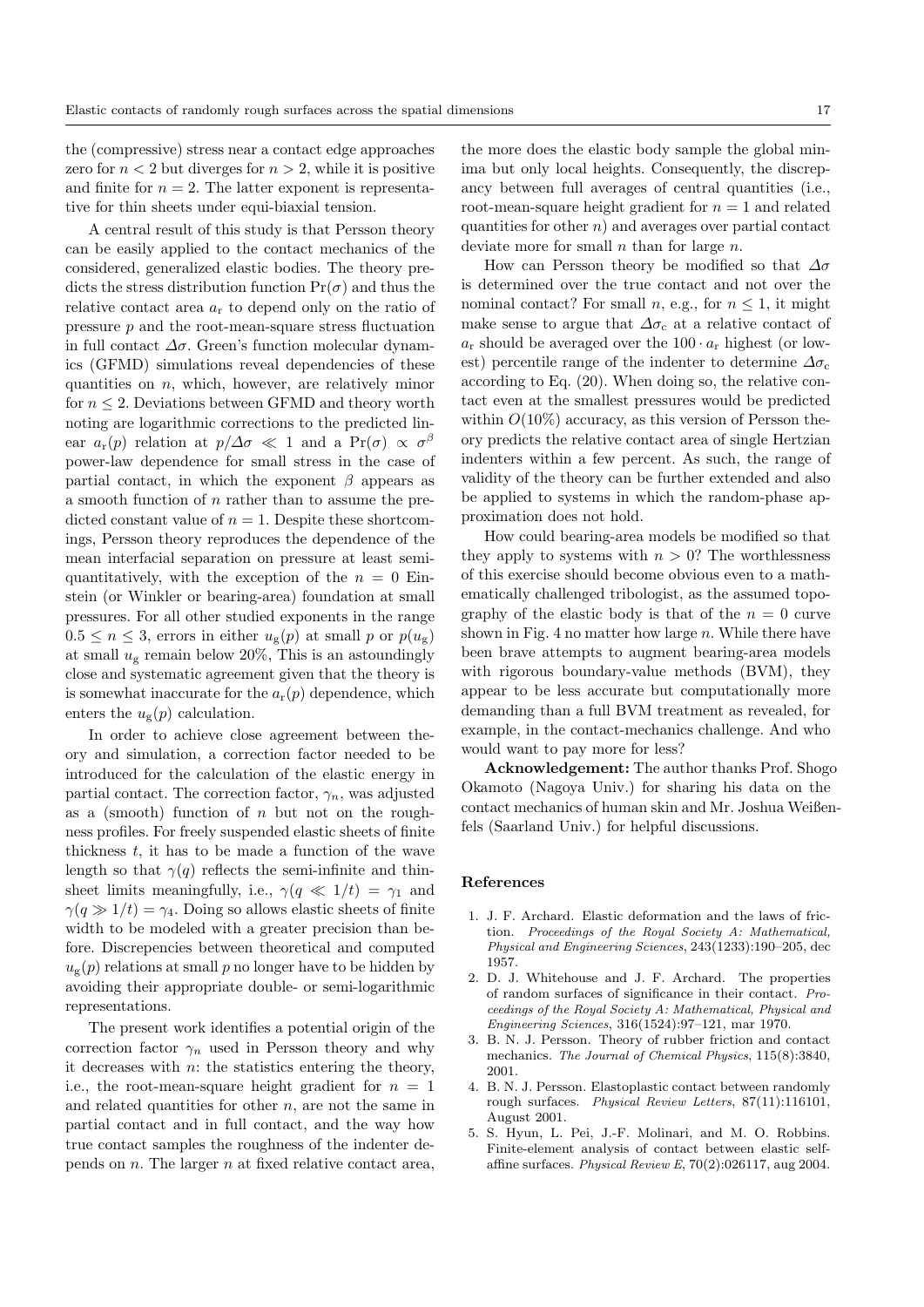- 6. C. Yang and B. N. J. Persson. Contact mechanics: contact area and interfacial separation from small contact to full contact. Journal of Physics: Condensed Matter, 20(21):215214, 2008.
- 7. M. H. Müser, W. B. Dapp, R. Bugnicourt, P. Sainsot, N. Lesaffre, T. A. Lubrecht, B. N. J. Persson, K. Harris, A. Bennett, K. Schulze, S. Rohde, P. Ifju, W. G. Sawyer, T. Angelini, H. Ashtari Esfahani, M. Kadkhodaei, S. Akbarzadeh, J.-J. Wu, G. Vorlaufer, A. Vernes, S. Solhjoo, A. I. Vakis, R. L. Jackson, Y. Xu, J. Streator, A. Rostami, D. Dini, S. Medina, G. Carbone, F. Bottiglione, L. Afferrante, J. Monti, L. Pastewka, M. O. Robbins, and J. A. Greenwood. Meeting the contact-mechanics challenge. Tribology Letters, 65(4):118, aug 2017.
- 8. G. Carbone, L. Mangialardi, and B. N. J. Persson. Adhesion between a thin elastic plate and a hard randomly rough substrate. Physical Review B, 70(12):125407, sep 2004.
- 9. N. Menga, L. Afferrante, and G. Carbone. Adhesive and adhesiveless contact mechanics of elastic layers on slightly wavy rigid substrates. International Journal of Solids and Structures, 88-89:101–109, June 2016.
- 10. Anle Wang and Martin H. Müser. Gauging Persson theory on adhesion. Tribology Letters, 65(3):103, June 2017.
- 11. M. A. Hajji. Indentation of a membrane on an elastic half space. Journal of Applied Mechanics,  $45(2):320-324$ , June 1978.
- 12. B. N. J. Persson. Biological adhesion for locomotion on rough surfaces: Basic principles and a theorist's view. MRS Bulletin, 32(6):486–490, June 2007.
- 13. I. A. Polonsky and L. M. Keer. Fast methods for solving rough contact problems: A comparative study. Journal of Tribology, 122(1):36, 2000.
- 14. L. Pei, S. Hyun, J. Molinari, and M. O. Robbins. Finite element modeling of elasto-plastic contact between rough surfaces. Journal of the Mechanics and Physics of Solids, 53(11):2385–2409, nov 2005.
- 15. Carlos Campañá and Martin H. Müser. Practical Green's function approach to the simulation of elastic semiinfinite solids. Phys. Rev. B, 74(7):075420, aug 2006.
- 16. C. Putignano, L. Afferrante, G. Carbone, and G. Demelio. A new efficient numerical method for contact mechanics of rough surfaces. International Journal of Solids and Structures, 49(2):338–343, jan 2012.
- 17. A. Majumdar and C. L. Tien. Fractal characterization and simulation of rough surfaces. Wear, 136(2):313–327, mar 1990.
- 18. G. Palasantzas. Roughness spectrum and surface width of self-affine fractal surfaces via the k-correlation model. Physical Review B, 48(19):14472–14478, nov 1993.
- 19. B. N. J. Persson. On the fractal dimension of rough surfaces. Tribology Letters, 54(1):99–106, mar 2014.
- 20. Tevis D. B. Jacobs, Till Junge, and Lars Pastewka. Quantitative characterization of surface topography using spectral analysis. Surface Topography: Metrology and Properties, 5(1):013001, jan 2017.
- 21. B. N. J. Persson. Contact mechanics for randomly rough surfaces. Surface Science Reports, 61(4):201–227, jun 2006.
- 22. B. N. J. Persson. Relation between interfacial separation and load: A general theory of contact mechanics. Physical Review Letters, 99(12):125502, sep 2007.
- 23. B. N. J. Persson and M. Scaraggi. Theory of adhesion: Role of surface roughness. The Journal of Chemical Physics, 141(12):124701, sep 2014.
- 24. J. A. Greenwood and J. B. P. Williamson. Contact of nominally flat surfaces. Proceedings of the Royal Society A: Mathematical, Physical and Engineering Sciences, 295(1442):300–319, dec 1966.
- 25. A.W. Bush, R.D. Gibson, and T.R. Thomas. The elastic contact of a rough surface. Wear, 35(1):87–111, nov 1975.
- 26. L. Afferrante, F. Bottiglione, C. Putignano, B. N. J. Persson, and G. Carbone. Elastic contact mechanics of randomly rough surfaces: An assessment of advanced asperity models and Persson's theory. Tribology Letters, 66(2):75, May 2018.
- 27. C. Campañá, M. H. Müser, and M. O. Robbins. Elastic contact between self-affine surfaces: comparison of numerical stress and contact correlation functions with analytic predictions. Journal of Physics: Condensed Matter,  $20(35){:}354013, \,\mathrm{aug}$   $\,2008.$
- 28. C Campañá, B N J Persson, and M H Müser. Transverse and normal interfacial stiffness of solids with randomly rough surfaces. Journal of Physics: Condensed Matter, 23(8):085001, February 2011.
- 29. Sreekanth Akarapu, Tristan Sharp, and Mark O. Robbins. Stiffness of contacts between rough surfaces. Physical Review Letters, 106(20):204301, May 2011.
- 30. Lars Pastewka, Nikolay Prodanov, Boris Lorenz, Martin H. Müser, Mark O. Robbins, and Bo N. J. Persson. Finite-size scaling in the interfacial stiffness of rough elastic contacts. Physical Review E, 87(6):062809, jun 2013.
- 31. N. Prodanov, W. B. Dapp, and M. H. Müser. On the contact area and mean gap of rough, elastic contacts: Dimensional analysis, numerical corrections, and reference data. Tribology Letters, 53(2):433–448, 2014.
- 32. Wolf B Dapp, Nikolay Prodanov, and Martin H Müser. Systematic analysis of Persson's contact mechanics theory of randomly rough elastic surfaces. Journal of Physics: Condensed Matter, 26(35):355002, July 2014.
- 33. A. Almqvist, C. Campañá, N. Prodanov, and B.N.J. Persson. Interfacial separation between elastic solids with randomly rough surfaces: Comparison between theory and numerical techniques. Journal of the Mechanics and Physics of Solids, 59(11):2355–2369, November 2011.
- 34. Wolf B. Dapp, Andreas Lücke, Bo N. J. Persson, and Martin H. Müser. Self-affine elastic contacts: Percolation and leakage. Phys. Rev. Lett., 108(24):244301, jun 2012.
- 35. B. Lorenz and B. N. J. Persson. Leak rate of seals: Comparison of theory with experiment. EPL (Europhysics Letters), 86(4):44006, May 2009.
- 36. B. Lorenz and B. N. J. Persson. Leak rate of seals: Effective-medium theory and comparison with experiment. The European Physical Journal E, 31(2):159–167, February 2010.
- 37. W. Manners and J.A. Greenwood. Some observations on Persson's diffusion theory of elastic contact. Wear, 261(5-6):600–610, September 2006.
- 38. Martin H. Müser. Response to "a comment on meeting the contact-(mechanics) challenge". Tribology Letters, 66(1):38, February 2018.
- 39. V. A. Yastrebov, G. Anciaux, and J.-F. Molinari. From infinitesimal to full contact between rough surfaces: Evolution of the contact area. International Journal of Solids and Structures, 52:83–102, jan 2015.
- 40. J. S. van Dokkum, M. Khajeh Salehani, N. Irani, and L. Nicola. On the proportionality between area and load in line contacts. Tribology Letters, 66(3):115, August 2018.
- 41. Shengfeng Cheng, Binquan Luan, and Mark O. Robbins. Contact and friction of nanoasperities: Effects of adsorbed monolayers. Physical Review E, 81(1):016102, January 2010.